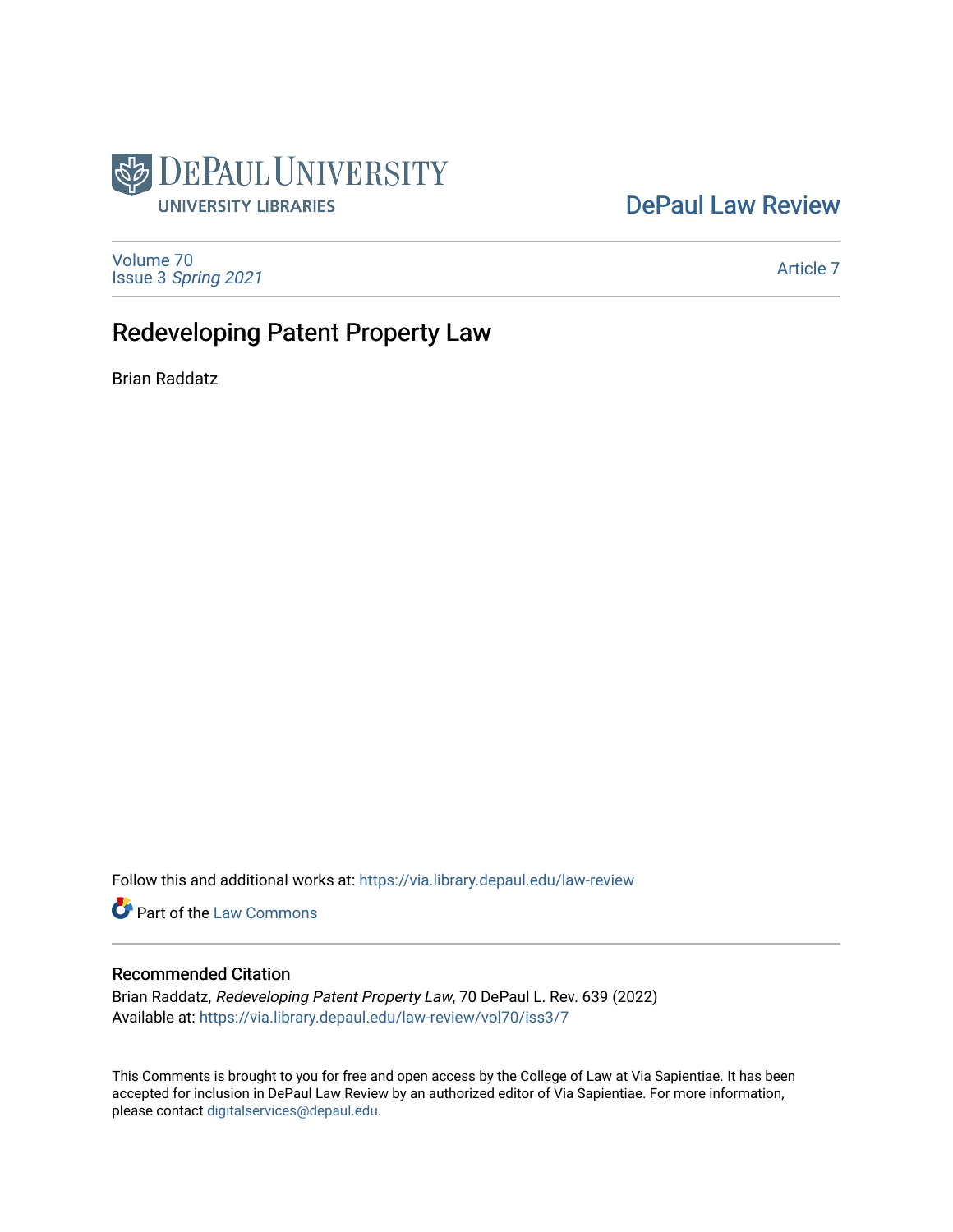## **REDEVELOPING PATENT PROPERTY LAW**

#### I. INTRODUCTION

This Article analyzes the patent reexamination process, *inter partes* review, in light of the 2018 *Oil States* decision the Supreme Court of the United States decided in 2018. Inter partes review was intended to invalidate patents owned by entities that use patents in a predatory manner. However, this patent review process has been found to be just as useful in invalidating patents owned by commercial competitors. This patent invalidation process has damaged the reliance interest patent holders have in their U.S. issued patents.

To safeguard the interests of patent holders that rely on their intellectual property, natural law theories suggest some special protections to patent holders who implement their intellectual property in the market. These natural law theories could be implemented by statutory amendment to protect patent holders that use their intellectual property in the market from being subjected to *inter partes* review. The natural law theories encourage limiting the invalidation of an issued patent that a patent holder relies on.

The danger *inter partes* review poses to patent holders increases volatility to numerous patent portfolios. Volatility in patent validity for patent holders motivated the current analysis. The first Part of this Article investigates the current laws that govern the application for an issuance of a U.S. patent. The second Part additionally describes some of the natural law foundations for America's intellectual property rights. The third Part of this Article discusses the *Oil States* decision and the corresponding dissent. The fourth Part evaluates whether the *Oil States* decision was improperly decided and ultimately suggests that Congress should overturn the decision by statutory amendment.

#### II. BACKGROUND

The U.S. patent system entitles inventors to patents for their inventions.1 But, the United States Patent and Trademark Office (USPTO) has the power to reject a patent if the invention as set forth in a patent

<sup>1. &</sup>quot;Whoever invents or discovers any new and useful process, machine, manufacture, or composition of matter, or any new and useful improvement thereof, may obtain a patent therefore, subject to the conditions and requirements of this title." 35 U.S.C. § 101. United States patent laws are codified in Title 35 of the United States Code as authorized by Article I, Section 8, Clause 8 of the United States Constitution.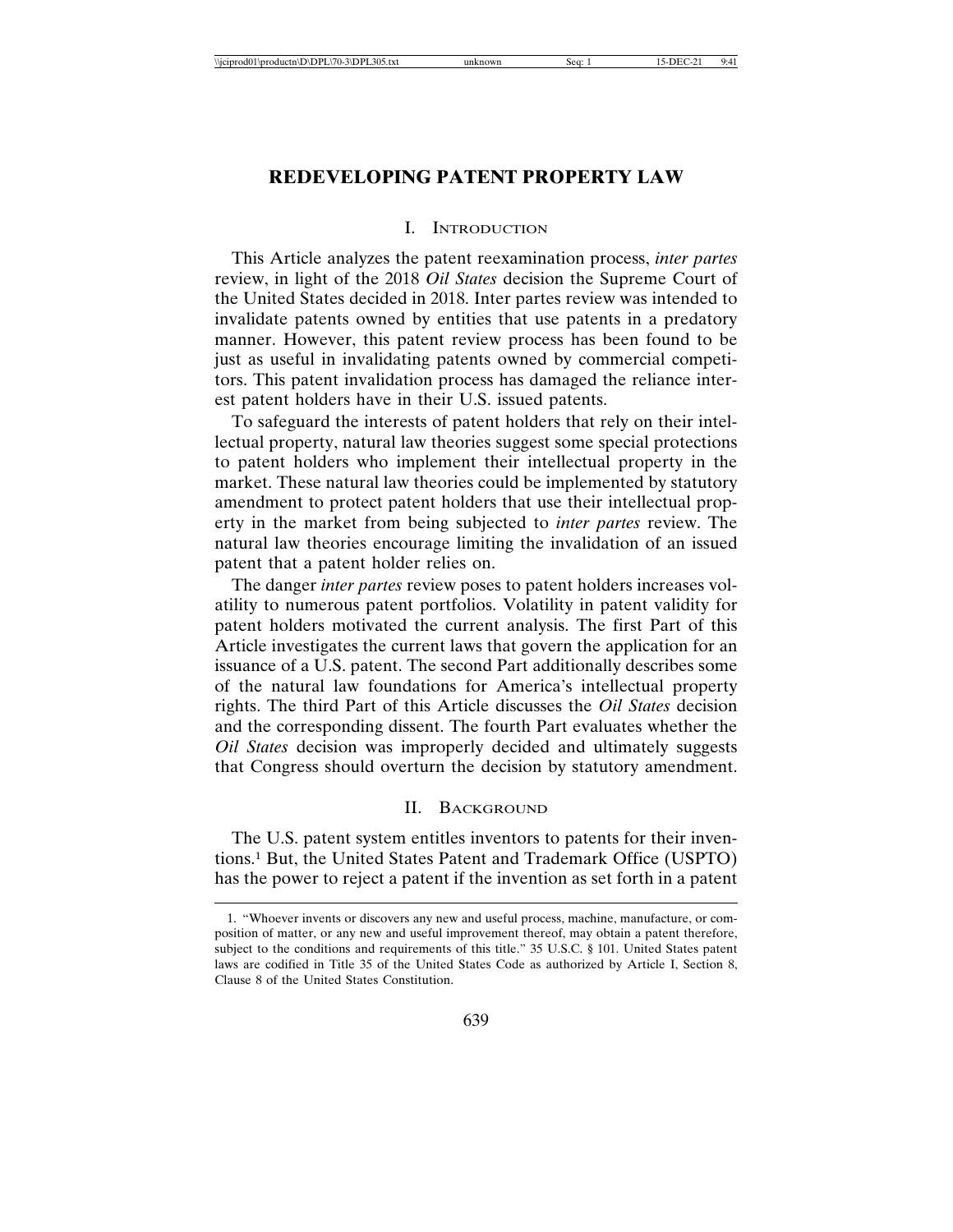application was (1) not novel or otherwise obvious at the time the patent was filed,<sup>2</sup> (2) insufficiently described to allow an ordinary artisan to make the invention,<sup>3</sup> or  $(3)$  not an abstract idea without significantly more than a judicial exception.<sup>4</sup> In the United States, patents grant inventors the right to exclude others from making, using, or selling an invention as claimed in an issued patent.5

The Constitution grants Congress the power to establish a patent system and allows inventors to exclude others from claiming an invention.6 Accordingly, the United States has had a patent system in some form since the Patent Act of 1790.7 Similar to the current patent system, this Act granted patents for any "useful art, manufacture, engine, machine, or device . . ."8 Further, the Patent Act of 1790 enabled patent owners and their assignees to take patent infringers into court and sue the infringer for damages in jury decided civil cases.<sup>9</sup> These basic facets of the original Act have remained constant through the history of American patent law.10

## *A. Natural Law Theories*

The U.S. patent system was based on the developments in the English patent system prior to the formation of the United States.11 Much of American intellectual property law has been influenced by historical theories found in natural law.12 While much can be said on natural law theories of property law, two such theories that are applicable to the U.S. patent law system will be discussed here.

12. *Id.* at 1273–74.

<sup>2. &</sup>quot;A person shall be entitled to a patent unless—the claimed invention was . . . available to the public before the effective filing date of the claimed invention[.]" *Id.* § 102(a)(1). "A patent for a claimed invention may not be obtained . . . if the differences between the claimed invention and the prior art . . . would have been obvious before the effective filing date of the claimed invention . . ." *Id.* § 103.

<sup>3. &</sup>quot;The specification shall contain a written description of the invention . . . as to enable any person skilled in the art to . . . carry[ ] out the invention." *Id.* § 112.

<sup>4.</sup> *Id.* § 101.

<sup>5. &</sup>quot;[W]hoever without authority makes, uses, offers to sell, or sells any patented invention, within the United States . . . infringes the patent." *Id.* § 271.

<sup>6.</sup> U.S. CONST. art. 1, § 8 cl. 8.

<sup>7.</sup> Patent Act of 1790, ch. 7, § 1, 1 Stat. 109-110.

<sup>8.</sup> *Id.*

<sup>9.</sup> *Id.*

<sup>10.</sup> *See* Brief for Solicitor General as Amici Curiae Supporting Respondents at 2–3, Oil States Energy Servs., LLC v. Greene's Energy Grp., 138 S. Ct. 1365 (2018).

<sup>11.</sup> *See* Adam Mossoff, *Rethinking the Development of Patents: An Intellectual History, 1550–1800*, 52 HASTINGS L.J. 1255, 1267, 1315 (2001) (discussing utilitarian treatment of patents in discourse concerning patents and similar case law cited in both England and the United States).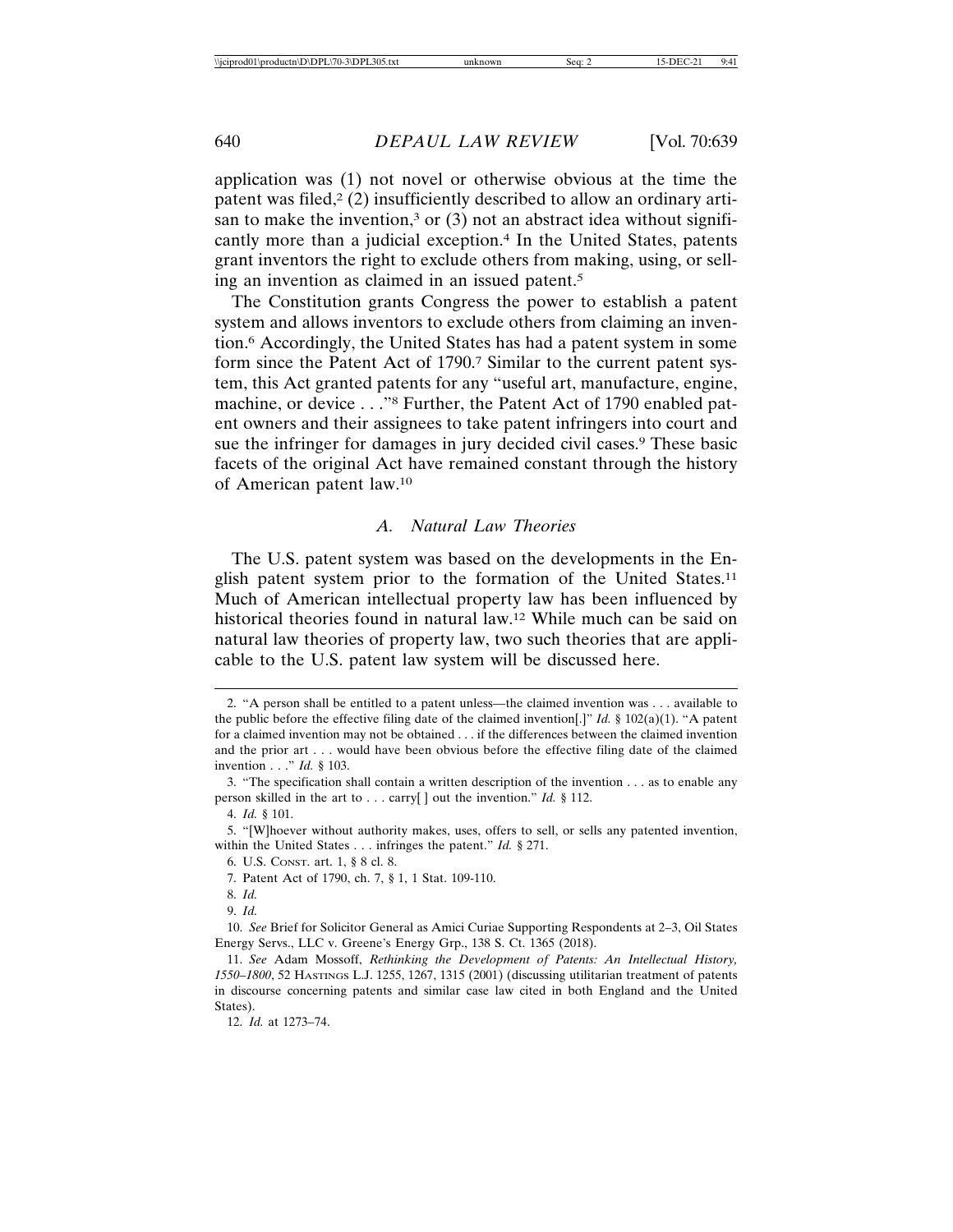## *1. Labor Theory of Property*

One natural law theory of property is that, in essence, labor creates personal property.13 Incorporating one's labor into the common resources available to all appropriates the common resource into the property of the laborer, as long as there is a sufficient amount of common resources for other individuals.<sup>14</sup>

John Locke, one of the primary advocates for the labor theory of property, asserted that when someone "takes something . . . [and] mixes his labour with it,  $\ldots$  in that way he makes it his property."<sup>15</sup> This theory suggests that the person's labor, being entirely the property of the laborer, is infused into the natural resources and makes the mixed labor and natural resources the property of the laborer.16 As a result, the person who cuts down a tree or picks wild berries, has taken from the common resources of all and appropriated the resources to himself by inputting his labor into common resources, so the resources become his property (e.g., the wood from the tree and the berries themselves).

The labor theory is, in some respects, utilitarian, as the common resources are not transformed into private property until the common resources are made beneficial to mankind.17 Accordingly, all of John Locke's references to labor are for the sake of productive activity.<sup>18</sup> Thus, the labor theory is interested in the effect of work that creates products necessary for life.19 Put alternatively, the labor theory grants property rights to a person who adds value to common resources.20 And, coincidentally, the productive activity promotes the flourishing of human life.21

16. *See generally* LOCKE, *supra* note 15.

17. Abraham Bell & Gideon Parchomovsky, *A Theory of Property*, 90 CORNELL L. REV. 531, 542 (2005).

18. Mossoff, *supra* note 11, at 1309.

20. Bell & Parchomovsky, *supra* note 17, at 566–57.

<sup>13.</sup> William Fisher, *Theories of Intellectual Property*, BERKMAN KLEIN CTR. FOR INTERNET & SOC'Y AT HARV. UNIV. 1, 2 (Oct. 27, 2018), *available at* https://cyber.harvard.edu/people/tfisher/ iptheory.pdf.

<sup>14.</sup> *Id.* at 3.

<sup>15.</sup> *See generally* JOHN LOCKE, TWO TREATISES OF GOVERNMENT (Peter Laslett, ed., 1988); Karen I. Vaughn, *John Locke and the Labor Theory of Value*, 2 J. LIBERTARIAN STUDIES, 1978, at 312 ("All discussions of Locke's 'labor theory of value' ultimately refer to the theory of property he develops in Chapter V of the *Second Treatise*. It is there that Locke presents his famous justification for private ownership of goods and land on the basis of the effort or labor which individuals expend to produce goods . . . of value to human beings.").

<sup>19.</sup> *Id.*

<sup>21.</sup> Mossoff, *supra* note 11, at 1310.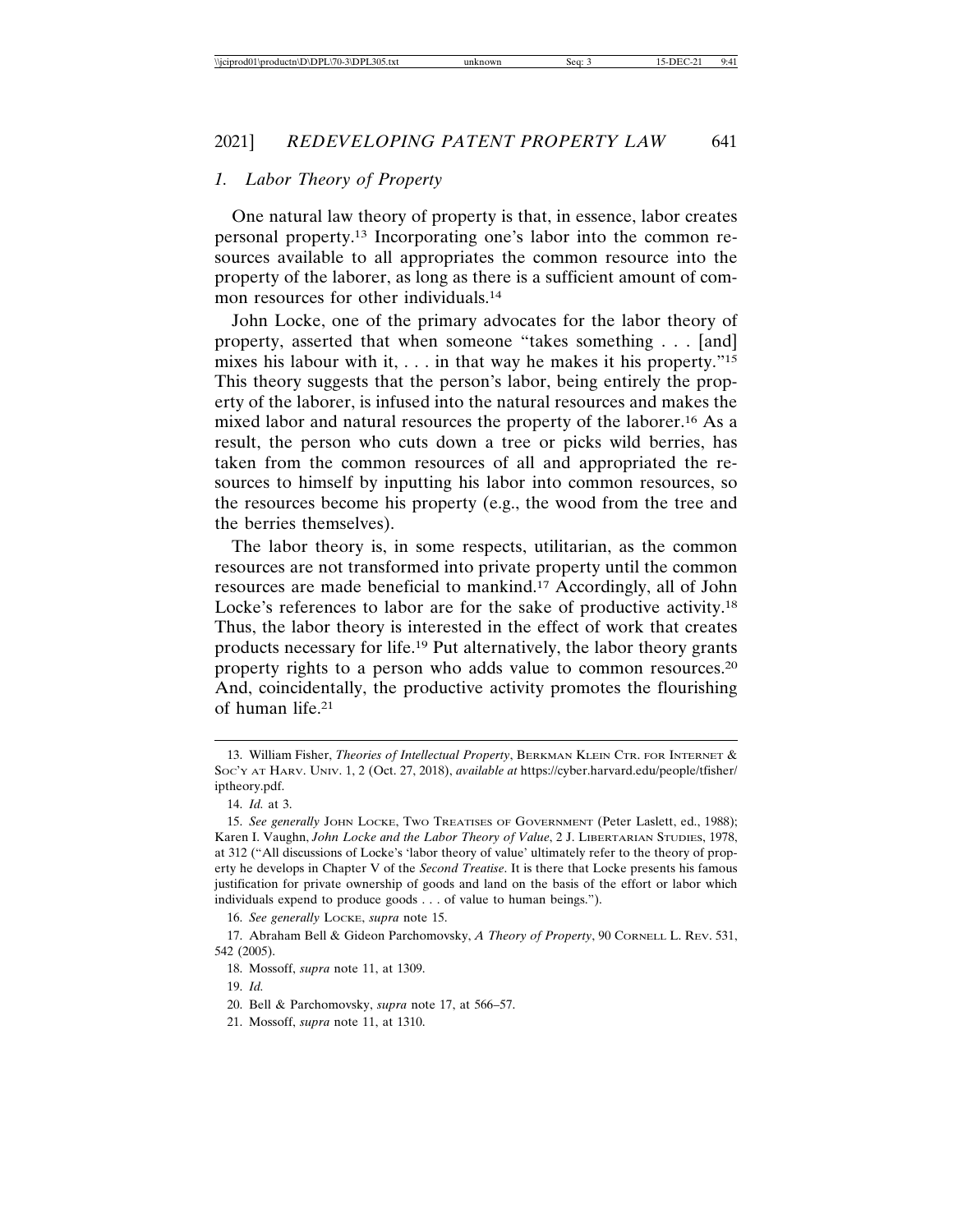## *2. Occupation Theory of Property*

An additional natural law theory of property, originating with the Romans, is that of ownership by occupation of the property itself.22 This theory suggests that the person who occupies property is the owner of the property. The person that holds the property or states, by words or actions (e.g., a fence around land), "[t]his is mine," thus possesses the property by occupation.23 This simple understanding of property is one of the older theories of property.24

One early case in American law that was based on an occupation theory of property was *Pierson v. Post*. 25 The New York Superior Court found that wild animals are owned by no person, yet "property in such animals is acquired by occupancy only."26 Further, the Court rationalized its finding based on the natural law philosophy that maiming an animal is insufficient to claim title of property unless the hunter actually takes physical possession of the animal or otherwise mortally wounds the animal.<sup>27</sup>

This foundational property case provides a different perspective to inform our understanding of property; namely, that in some circumstances, labor alone is insufficient to claim something as property.28 Where the hunter's efforts have failed to give him physical possession of the wild animal, the hunter has failed to claim title in the wild animal, regardless of the ease by which a different hunter quickly kills the hunted prey.

The occupation theory of property also requires a certain amount of communication between the property holder and the world.29 The notion of communicating an intention to appropriate something as one's property is still quite pertinent in property jurisprudence today, particularly in adverse possession.30 In taking possession of or occupying property, the adverse possessor informs the community that it is for

<sup>22.</sup> Alfred C. Yen, *Restoring the Natural Law: Copyright as Labor and Possession*, 51 OHIO ST. L.J. 517, 522 (1990).

<sup>23.</sup> Carol M. Rose, *Possession as the Origin of Property*, 52 U. CHI. L. REV. 73, 81 (1985). 24. *Id.* at 74.

<sup>25.</sup> Pierson v. Post, 3 Cai. 175, 177 (N.Y. Sup. Ct. 1805).

<sup>26.</sup> *Id.*

<sup>27.</sup> *Id.* at 177–78 (The court cited the Justinian Institutes, Fleta, and Breton for the notion that pursuit, even when accompanied by nonfatal wounding was ineffective for the sake of asserting property. The court further cited Puffendorf and Bynkershock for the principle that a mortally or otherwise greatly wounded animal cannot be intercepted by another person. Lastly, the court continued with Barbeyrac who asserted that a combination of a mortal wounding and an uninterrupted pursuit manifested possession.).

<sup>28.</sup> Yen, *supra* note 22, at 523–24.

<sup>29.</sup> Rose, *supra* note 23, at 78–79.

<sup>30.</sup> *Id.* at 79.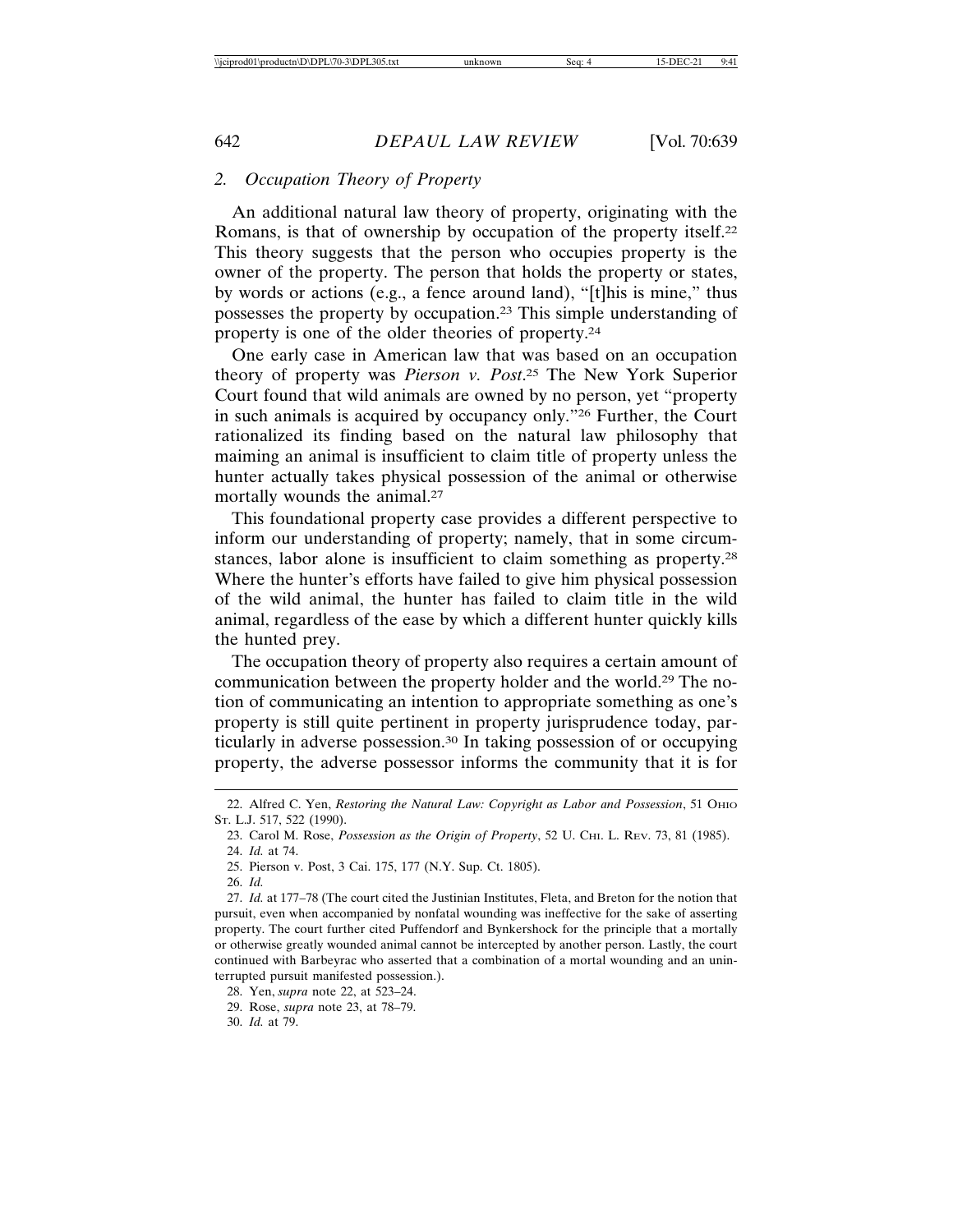the exclusive use and enjoyment of the adverse possessor.31 Regardless of the manner of informing the community of possession (e.g., killing a wild animal to occupy it, putting up a fence to occupy land, etc.), the occupation asserts the ownership of property and, when communicated by the title holder, inhibits adverse possession of the property.32

### *3. Natural Law Views Influencing U.S. Intellectual Property Law*

The natural law theories of property have been and are still prevalent in U.S. intellectual property law.33 Several courts in years past have analyzed copyrights in the context of the labor theory of property, finding that the labor of the author in preparing the work is such that grants the right of controlling the work's publication.34 Additionally, trademarks in the United States exemplify both the labor theory and occupation theories of property.35 Lastly, as will be discussed in greater detail in this Article, patents also have natural law origins.36

Copyright acknowledges property rights in original expressions created by authors.37 Copyrights protect a variety of original works including literary, musical, artistic, and architectural works.38 Protection of copyrights is the protection of the intellectual labor and ingenuity of the artist.39 In contrast to any economic incentive theory that justifies copyright protection, the labor theory justifies protection of those artistic works that cannot provide economic stimulation.40 The concept that "an author owns [their] mind's labor, and must also own the creations of that labor, no matter how humble or accidental the result" is a fair understanding of modern American intellectual property  $law.<sup>41</sup>$ 

<sup>31.</sup> Chi. Title & Tr. Co. v. Drobnick, 169 N.E.2d 792, 796 (Ill. 1960).

<sup>32.</sup> Rose, *supra* note 23, at 79.

<sup>33.</sup> Benjamin G. Damstedt, *Limiting Locke: A Natural Law Justification for the Fair Use Doctrine*, 112 YALE L.J. 1179, 1179 (2003).

<sup>34.</sup> Yen, *supra* note 22, at 533, 538 (citing Bleistein v. Donaldson Lithographing Co., 188 U.S. 239, 250 (1903); Jefferys v. Boosey, 10 Eng. Rep. 681, 702 (1854)). The labor theory applied to copyright law should not be confused with the old "sweat of the brow" theory applied to copyrights. Here, the labor is intellectual labor in the creation of an original, creative work. For example, the labor in compiling facts is not protected by copyright. *See* Feist Publ'ns, Inc. v. Rural Tel. Serv. Co., 499 U.S. 340, 348 (1991).

<sup>35.</sup> *See infra* notes 45–48.

<sup>36.</sup> *See infra* Part II.C.3.

<sup>37. &</sup>quot;Copyright protection subsists, in accordance with this title, in original works of authorship fixed in any tangible medium of expression." 17 U.S.C. § 102(a).

<sup>38.</sup> *Id.* § 102(a)(1)–(8).

<sup>39.</sup> Yen, *supra* note 22, at 524.

<sup>40.</sup> *Id.*

<sup>41.</sup> *Id.* at 537.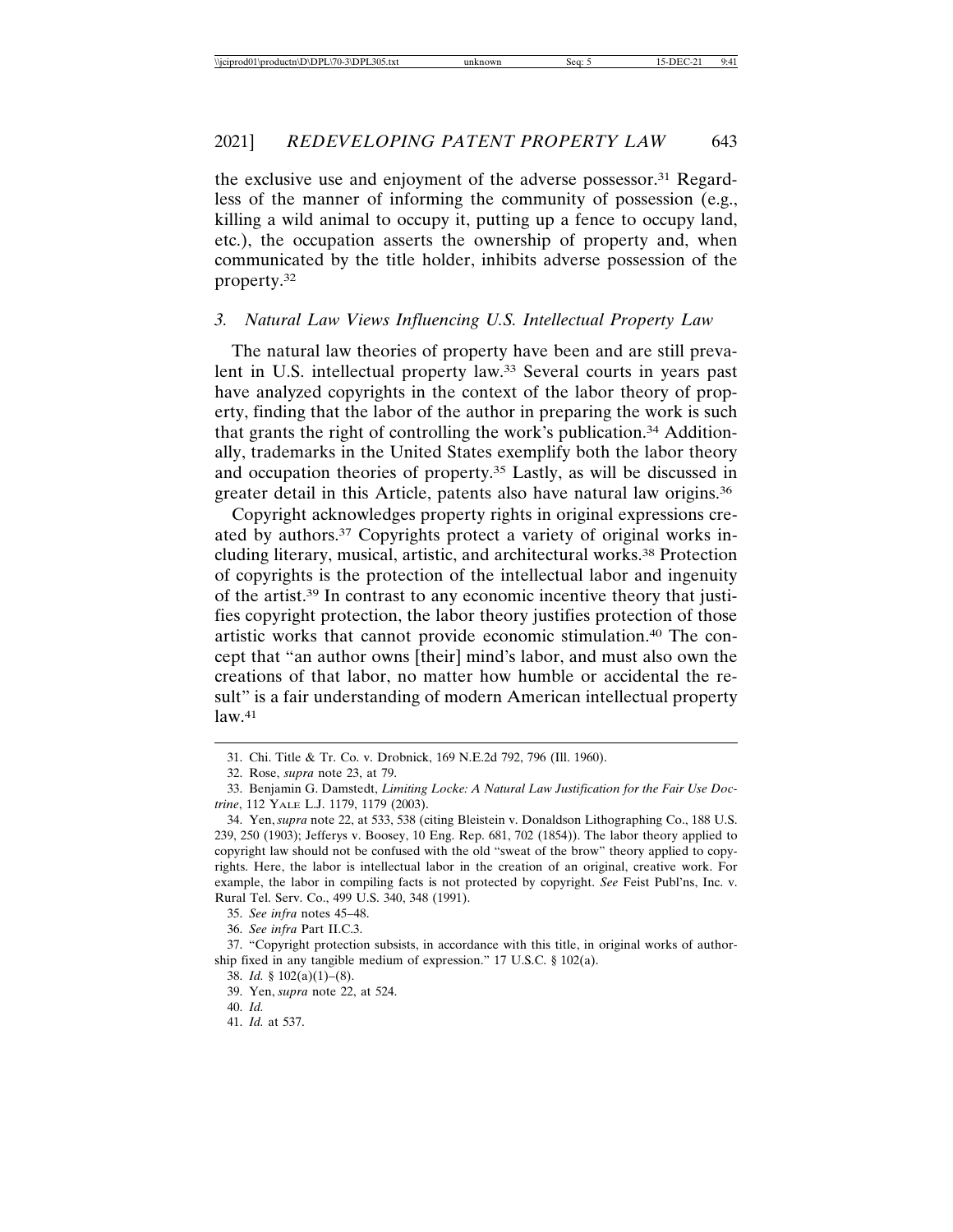Trademarks, another form of intellectual property in the United States, protect words, names, symbols, or devices (alone or in combination) that are used to identify goods or unique products when compared to goods or products manufactured by another.<sup>42</sup> As a result, trademarks provide great value to companies, manufacturers, and people who sell their services to establish and protect a share of any given market.43 Some trademarks are integral to a company's brand and become one of their most valuable assets, with valuation worth billions of dollars.44

Trademarks employ the labor theory of property in the intellectual creation and designing of the trademark and the association of the trademark with the product.45 This labor theory understanding of owning a trademark is similar to the labor theory of copyrights. From the common resources of writing and graphical depictions (e.g., the sum total of letters, words, and artistic tools) a designer has added labor to create a new trademark or logo to identify a new product or good. For this reason, we can find that a person owns the trademark.

However, in the United States, trademarks require use in commerce or a bona fide intention to do so.46 The requirement to include a trademark in the stream of commerce is different from the natural law understanding of copyrights, which only focuses on the artist's labor.<sup>47</sup> With trademarks, the law appears to require a use or occupancy of the intellectual property in order to leverage the force of law against people or corporations that would infringe on the trademark.<sup>48</sup>

## *B. The America Invents Act*

The America Invents Act of 2013 altered several aspects of the patent system. Prior to its enactment, the patent system had not had a

<sup>42. &</sup>quot;'[T]rademark' includes any word, name, symbol, or device, or any combination thereof . . . to identify and distinguish his or her goods[.]" 15 U.S.C. § 1127.

<sup>43.</sup> John E. Elmore, *The Valuation of Trademark-Related Intangible Property*, Insights, Winter 2015, at 66–67.

<sup>44.</sup> Sean Stonefield, *The 10 Most Valuable Trademarks*, FORBES (June 15, 2011, 11:22 AM), https://www.forbes.com/sites/seanstonefield/2011/06/15/the-10-most-valuable-trademarks/ #703659be36b8.

<sup>45.</sup> Jesse R. Dill, *Possessing Trademarks: Can Blackstone or Locke Apply to Fast Food, Grocery Stores, and Virtual Sex Toys?*, 14 MARQ. INTELL. PROP. L. REV. 371, 383 (2010).

<sup>46. &</sup>quot;A mark shall be deemed to be 'abandoned' if . . . its use has been discontinued with intent not to resume such use." 15 U.S.C. § 1127.

<sup>47.</sup> *Copyright in General*, U.S. COPYRIGHT OFF., https://www.copyright.gov/help/faq/faq-general.html (last visited July 6, 2021).

<sup>48. 15</sup> U.S.C. § 1127; Dill, *supra* note 45, at 383.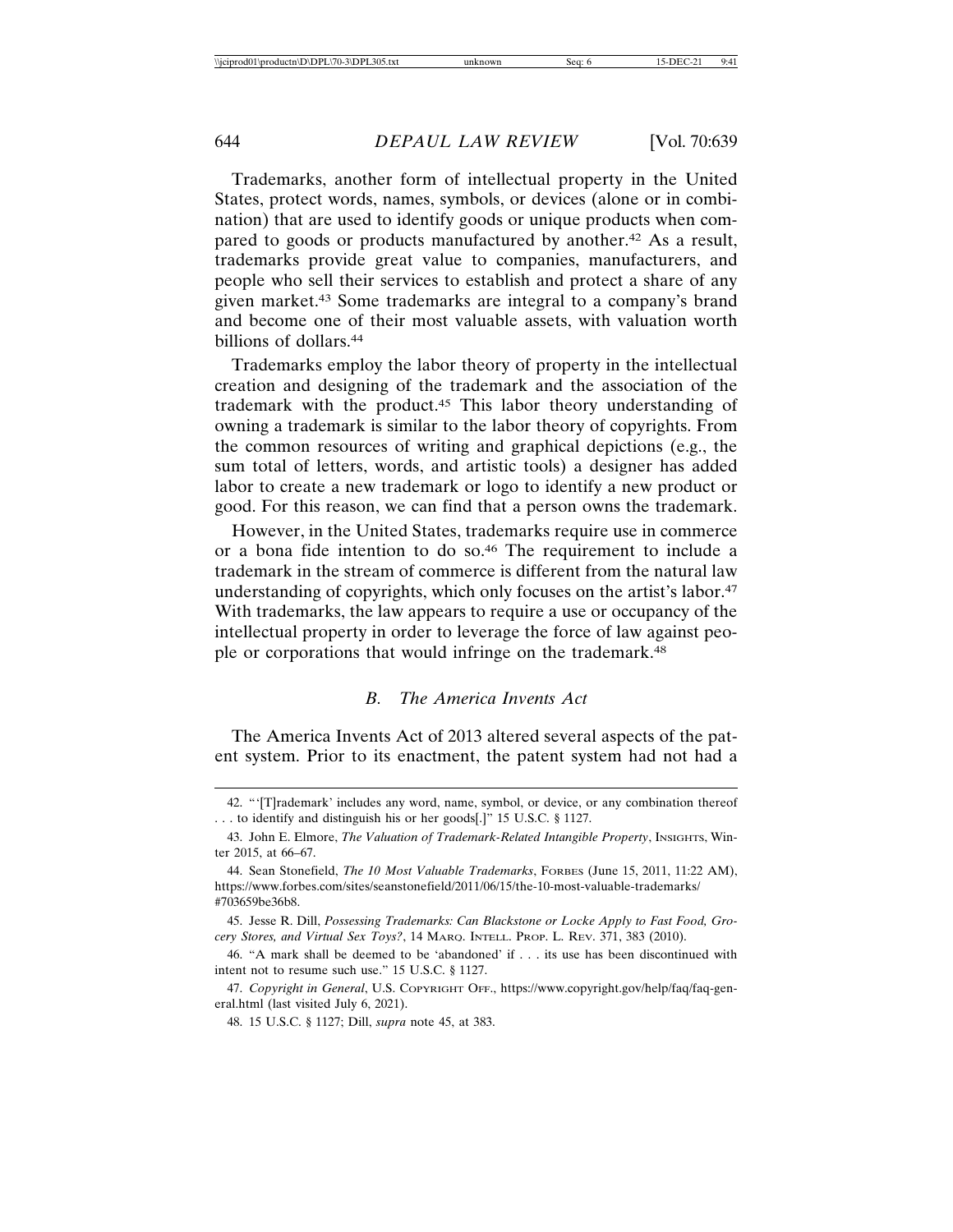major overhaul in nearly sixty years.49 The Patent Act of 1952 included a new nonobviousness requirement to obtain a patent.50 The nonobvious requirement permitted the USPTO to reject a patent application if the invention was a combination of other inventions that a reasonably skilled person in the art would have found obvious.<sup>51</sup>

With the most recent overhaul of U.S. patent law, the America Invents Act changed the patent system from a first-to-invent system to a first-inventor-to-file system.52 The previous system permitted inventors to submit evidence of the original date of invention to circumvent prior art.53 As a result, if a second inventor filed a patent application first, the first inventor could obtain the patent by showing evidence that they created the invention at a date prior to the second inventor's application.54 Under the current system, the invention must be novel and nonobvious prior to the date the first patent application was filed with the USPTO, regardless of the date of invention.<sup>55</sup>

The first-inventor-to-file system is similar to the first-to-file systems that are more prevalent around the world.56 The first-inventor-to-file system grants patent rights to the inventor that is first to file, but provides a certain grace period not permitted in strict first-to-file systems.57 This grace period allows an inventor a period of time to file a patent application after the inventor has published their invention, made an offer for sale, or publicly used the invention.<sup>58</sup>

Another change to the patent system that came with the America Invents Act was the inclusion of the *inter partes* review ("IPR") proceedings as a new post-grant opposition proceeding.59 IPR allows the USPTO to invalidate the claims of an issued patent after the issuance of the patent and without the benefit of claim amendments with a patent examiner.60 These changes were instituted to modernize the

<sup>49.</sup> *America Invents Act Changes*, FINNEGAN, https://www.finnegan.com/images/content/1/1/ v2/116002/finnegan-america-invents-act-changes-brochure.pdf (last viewed July 6, 2021).

<sup>50. 35</sup> U.S.C. § 103 (pre-AIA), App'x L, *available at* https://www.uspto.gov/web/offices/pac/ mpep/mpep-9015-appx-l.html.

<sup>51.</sup> *Id.*

<sup>52.</sup> *Id.* §§ 102, 102 (pre-AIA), App'x L.; *see* FINNEGAN, *supra* note 49.

<sup>53. 35</sup> U.S.C. § 102(g) (pre-AIA), App'x L.

<sup>54.</sup> *Id.* App'x L.

<sup>55. 35</sup> U.S.C. § 102(a).

<sup>56.</sup> Intellectual Property Team, *Leahy-Smith America Invents Act*, NAT'L L. REV. (Sept. 19, 2011), https://www.natlawreview.com/article/leahy-smith-america-invents-act.

<sup>57.</sup> Gene Quinn, *A Brave New Patent World – First to File Becomes Law*, IP WATCHDOG (Mar. 16, 2013), http://www.ipwatchdog.com/2013/03/16/a-brave-new-patent-world-first-to-filebecomes-law/id=37601/.

<sup>58. 35</sup> U.S.C. § 102; Quinn, *supra* note 57.

<sup>59.</sup> Intellectual Property Team, *supra* note 56.

<sup>60. 35</sup> U.S.C. §§ 311, 318.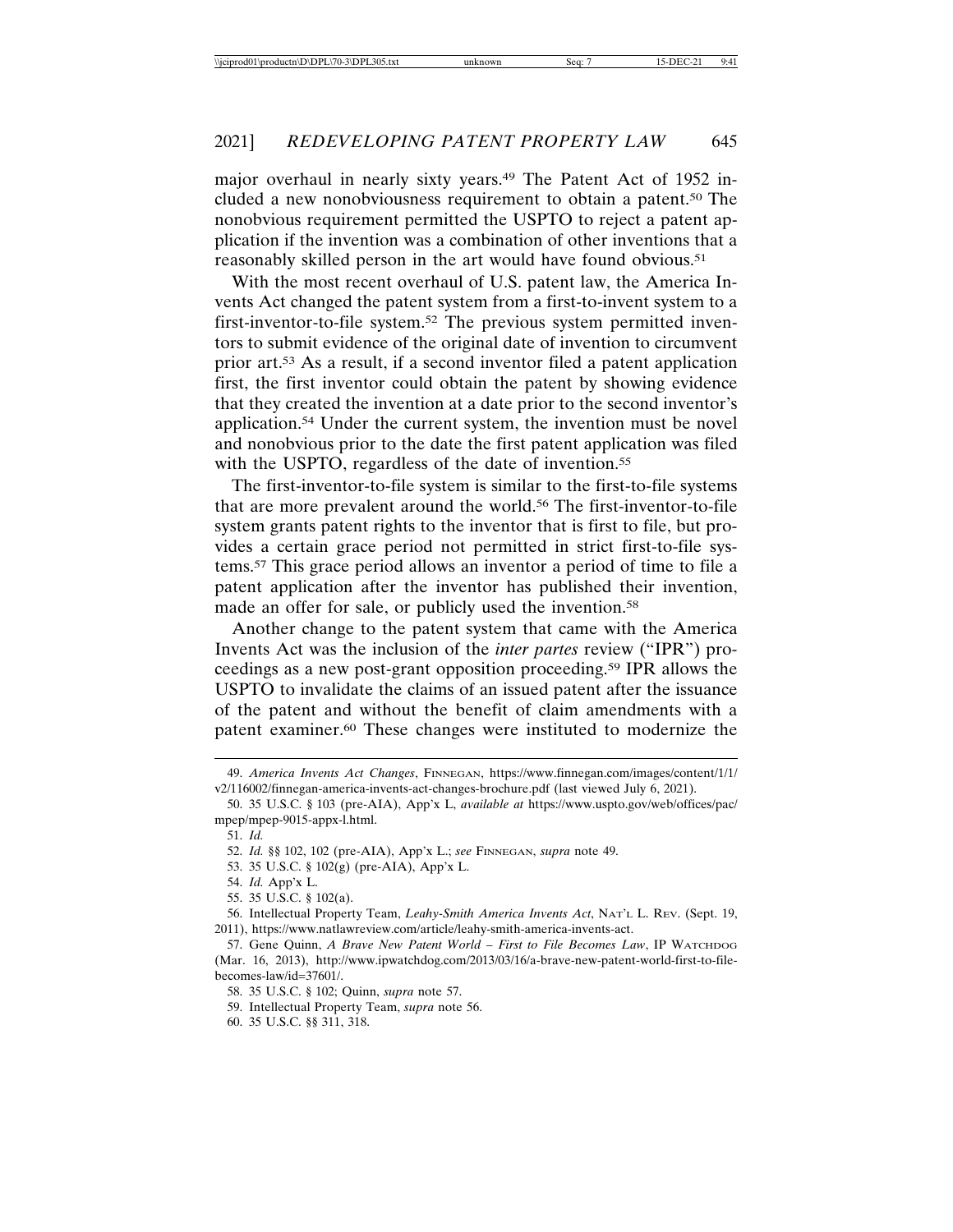U.S. patent system and, at least in part, to combat "Patent Trolls."61 Since the late 1990s, the term "Patent Troll" was used for individuals or companies that made or bought patents for the sake of levying lawsuits to obtain settlements.<sup>62</sup> Patent trolls are otherwise known as nonpracticing entities because they obtain numerous patents for the sake of asserting those patents against entrepreneurs, who do not have the capital to defend a patent litigation suit, but do not use the inventions they have patented.63

#### *1. The Purpose of* Inter Partes *Review*

IPR was established with the passing of the America Invents Act.64 *Inter partes* review was created as a means to reduce the number of weak or improper patents issued by the USPTO.65 It allows for a cheaper venue to seek the invalidation of a patent.<sup>66</sup> Several senators, including Senators Leahy, Grassley, and Reid, sought to improve the ability of the USPTO to inhibit abuses of the patent system by passing reform laws to the U.S. patent system.67 Rather, their hope was to encourage the goal of the patent system: technical innovation.68 Previously, third parties could invalidate a patent through *inter partes* reexamination or via lawsuit.69 But under the America Invents Act, third parties can petition the Director of the USPTO for a review of the patentability of at least one claim of any given patent.70

#### *2. The Procedure of IPR*

The process of IPR begins with petitioning the Director of the USPTO to institute an IPR.71 The petition must allege that at least one claim of the patent is unpatentable.72 The petitions for IPR may only involve questions of novelty and obviousness.73

64. 35 U.S.C. § 311.

<sup>61. 112</sup> CONG. REC. S8517 (daily ed. Dec. 28, 2012) (Statement of Senator Leahy).

<sup>62.</sup> Robert L. Stoll, *Patent Trolls: Friend or Foe?*, WORLD INTELL. PROP. ORG. MAG. (Apr. 2014) http://www.wipo.int/wipo\_magazine/en/2014/02/article\_0007.html.

<sup>63.</sup> *Id.*

<sup>65.</sup> Robert Stoll, *A Review at Five Years of Inter Partes Review*, IP WATCHDOG, (Sept. 12, 2017) http://www.ipwatchdog.com/2017/09/12/five-years-inter-partes-review/id=87424/.

<sup>66.</sup> Jeff John Roberts, *The Supreme Court's Blockbuster Patent Case: What You Need To Know*, FORTUNE (Nov. 27, 2017), http://fortune.com/2017/11/27/supreme-court-patents/.

<sup>67. 112</sup> CONG. REC. S8517 (daily ed. Dec. 28, 2012) (Statement of Senator Leahy). 68. *Id*.

<sup>69.</sup> Oil States Energy Servs., LLC v. Greene's Energy Grp., 138 S. Ct. 1365, 1370–71 (2018). 70. 35 U.S.C. § 311.

<sup>71.</sup> *Id*.

<sup>72.</sup> *Id*. § 312.

<sup>73.</sup> *Id*. §§ 102–103.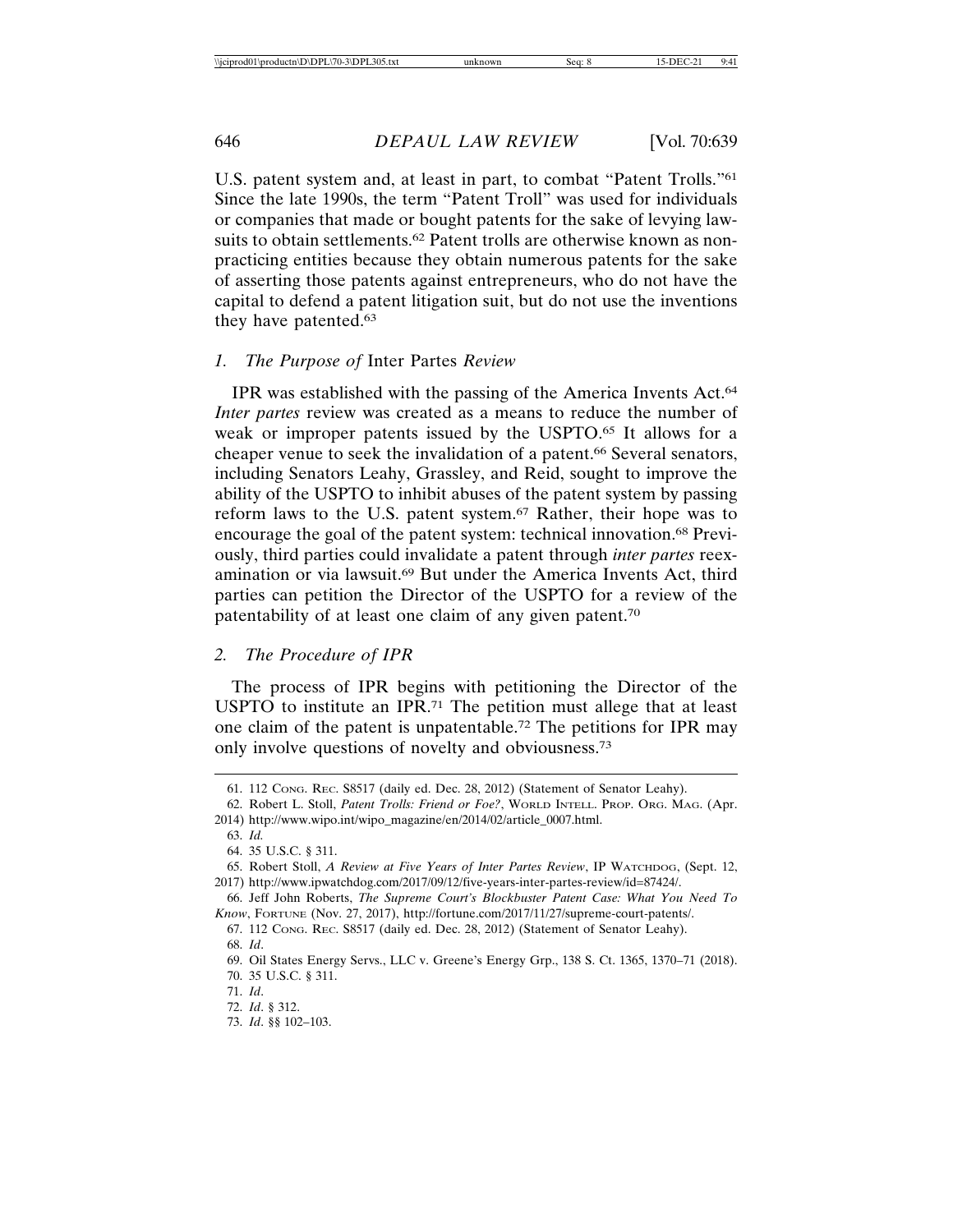The director must find a reasonable likelihood that the petitioner will succeed against at least a single challenged claim.<sup>74</sup> After the director institutes *inter partes* review, the IPR is given to the Patent Trial and Appeal Board ("PTAB"), which must review all claims challenged by the third party.75 This review may result in the cancelling of either all or none of the claims of the patent.76

The Director of the USPTO, at their discretion, has the power to add additional judges to the PTAB.77 The director usually states that the addition of judges to the PTAB is to prevent results that break from the precedent of the Board.78 The director even has the power to include himself in the IPR proceedings to vote in favor or against the cancelling of the patent claims at issue.79

IPR proceedings before the PTAB are very similar to an adversarial litigation proceeding.80 Both parties enter into discovery, can depose witnesses, and have hearings before the typically three-judge panel.<sup>81</sup> However, unlike a patent case handled in the district courts, the PTAB only needs to find a preponderance of the evidence to invalidate a patent, while the district courts generally hold patents as presumptively valid except by clear and convincing evidence.<sup>82</sup>

#### *3. The Effect of* Inter Partes *Review*

IPR has drastically changed the way patents are handled after their issuance.83 IPR has been beneficial to third parties challenging the validity of patents, having invalidated more than half the patents being challenged in the process.84 The primary effect of the review has been the sudden shift in patent litigation efforts.85

84. Budiardjo, *supra* note 83, at 95.

85. Ann E. Motl, Inter Partes *Review: Ensuring Effective Patent Litigation Through Estoppel*, 99 MINN. L. REV. 1975, 1978 (2015).

<sup>74.</sup> *Id.* § 314(a).

<sup>75.</sup> *Id.* § 318(a); *see also* SAS Inst. Inc. v. Iancu, 138 S. Ct. 1348 (2018).

<sup>76. 35</sup> U.S.C. § 318(b).

<sup>77.</sup> *Id.* § 6(d).

<sup>78.</sup> Brief for Petitioner at 10, Oil States Energy Servs., LLC v. Greene's Energy Grp., LLC, 138 S. Ct. (2018).

<sup>79. 35</sup> U.S.C. § 6(a).

<sup>80.</sup> *Oil States Energy Servs., LLC*, 138 S. Ct. at 1378.

<sup>81. 35</sup> U.S.C. §§ 6(c), 316(a)(5)(A).

<sup>82.</sup> *Id.* § 316(e); Microsoft Corp. v. i4i Ltd. P'ship, 564 U.S. 91, 91 (2011).

<sup>83.</sup> Luke Ali Budiardjo, *The Effect of Arbitration Agreements on the American Invents Act's Inter Partes Review Procedure*, 118 COLUM. L. REV. 83, 95 (2018). The USPTO has found that of the 2,399 final written decisions as of October 31, 2018, 1,540 final written decisions (64%) found all challenged claims unpatentable. TRIAL STATISTICS, U.S. PAT. & TRADEMARK OFF. (Oct. 2018), https://www.uspto.gov/sites/default/files/documents/trial\_statistics\_oct\_2018.pdf.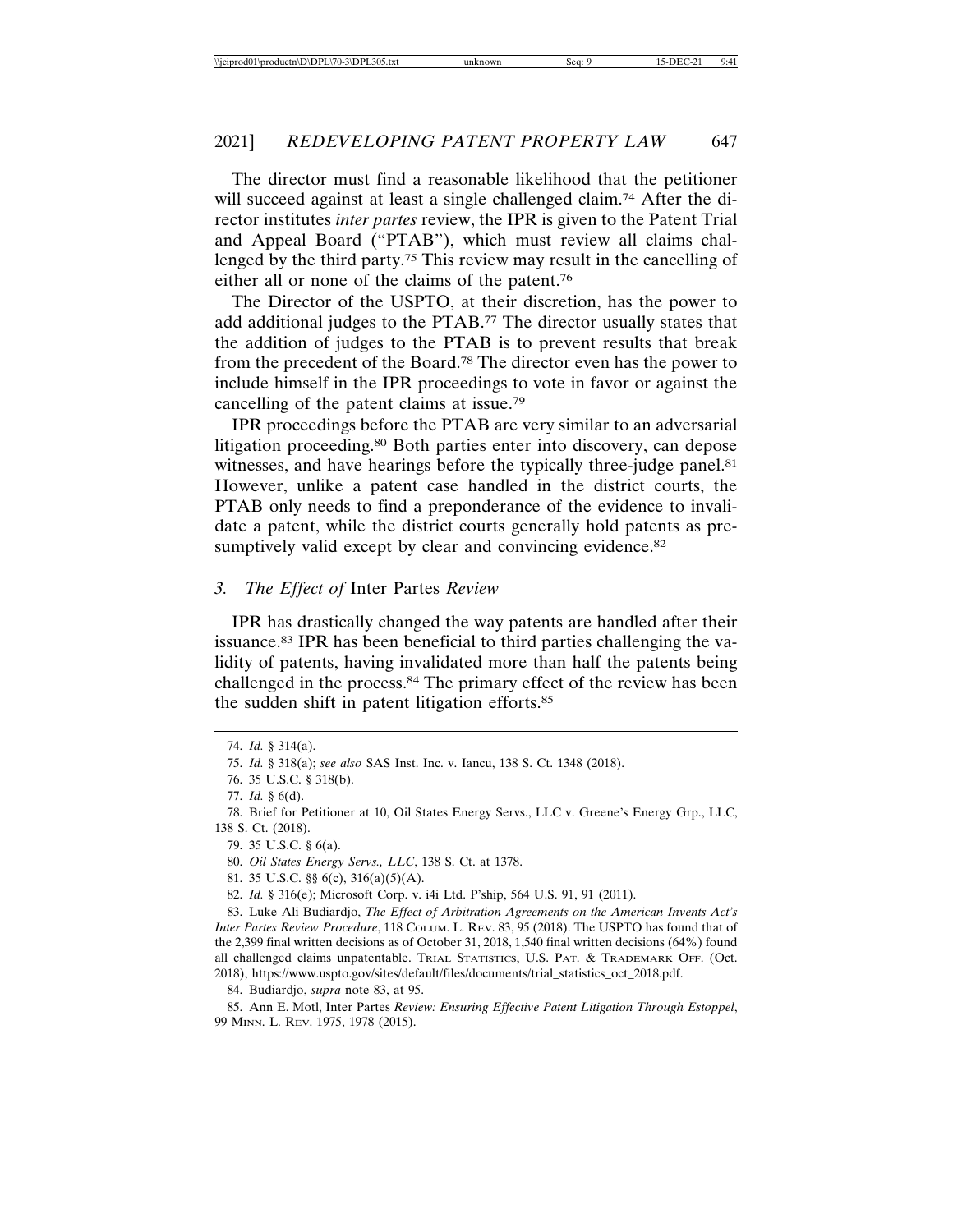Patent holders are wary to bring patent suits partly due to a fear that their patents will be invalidated in a pre-trial IPR proceeding.86 This is because IPR proceedings have reduced the value of issued patents because patents are more readily invalidated in these proceedings.87 A patent that is brought into court against an alleged infringer can be diverted into an IPR proceeding that does not presume the validity of the patent<sup>88</sup> and may find the patent invalid.<sup>89</sup>

IPR has been found to reduce the effectiveness of patent trolls to extort money with low quality patents against larger companies.<sup>90</sup> However, there is little evidence that IPR proceedings have truly inhibited patent troll activities against small companies and tech startups.91 In spite of IPR's failure to inhibit patent trolls, it has effectively been used to attack normal business operations, as seen in *Oil States Energy Services, LLC v. Greene's Energy Group, LLC*. 92

*C.* Oil States *Case*

*Oil States Energy Services, LLC v. Greene's Energy Group, LLC* ("*Oil States*") is a Supreme Court case that investigated the constitutionality of *inter partes* review.93 Oil States Energy Services, LLC and Greene's Energy Group, LLC are both oil field service providers.<sup>94</sup> Additionally, both hold intellectual property rights regarding oil field apparatus and methods.95

88. Motl, *supra* note 85, at 1977–78.

89. Budiardjo, *supra* note 83.

90. Joe Mullin, *Supreme Court will weigh in on troll-killing patent-review process*, ARS TECHNICA (June 13, 2017, 8:10 AM) https://arstechnica.com/tech-policy/2017/06/supreme-courtwill-weigh-in-on-troll-killing-patent-review-process/.

93. Oil States Energy Servs., LLC v. Greene's Energy Grp., LLC, 138 S. Ct. 1365, 1372 (2018). 94. *Id.*

95. The USPTO Full-Text and Image Database lists 27 patents to "Oil States Energy Services, L.L.C." and lists 3 patents to "Greene's Energy Group, LLC." http://patft.uspto.gov/netahtml/ PTO/search-bool.html (select quick search and insert "Oil States Energy Service L.L.C." or "Greene's Energy Group, LLC" to see results).

<sup>86.</sup> Paul Morinville, *How the America Invents Act Harmed Inventors*, IP WATCHDOG (Sept. 10, 2016), http://www.ipwatchdog.com/2016/09/10/america-invents-act-harmed-inventors/ id=72551/.

<sup>87.</sup> *Id.*

<sup>91.</sup> *Id.*

<sup>92.</sup> Greene's Energy Grp., LLC v. Oil States Energy Servs., LLC, 2015 WL 2089371, \*1 (PTAB May 1, 2015); Oil States Energy Servs., LLC v. Greene's Energy Servs., 138 S. Ct. 1365, 1372 (2018).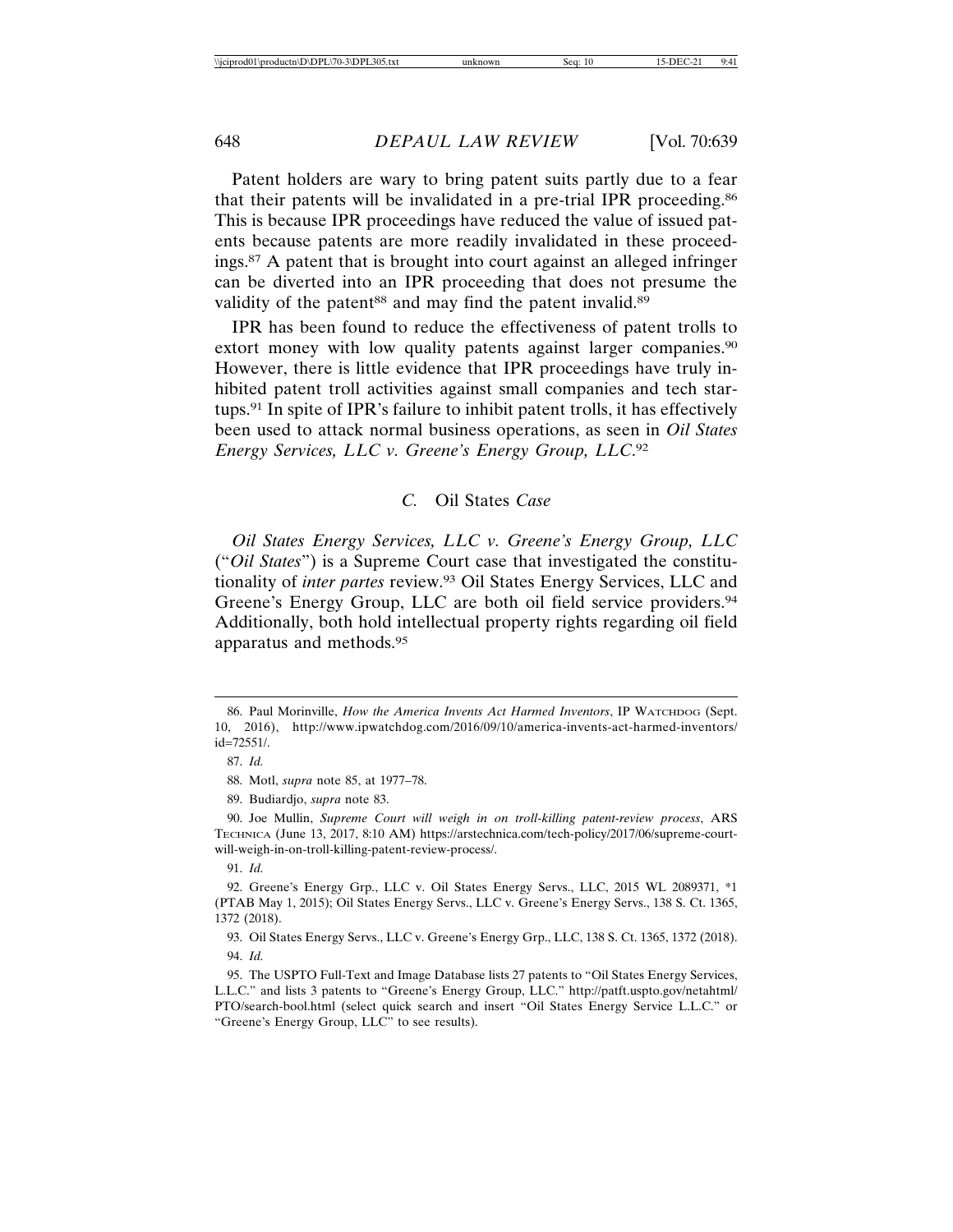#### *1. Overview of the Case and Controversy*

This case involved an IPR proceeding of Patent 6,179,053 (the "'053 patent").96 The '053 patent relates to apparatus and methods for locking oil field equipment in an operative position and securing the oil field equipment to a wellhead.<sup>97</sup> In response to Oil States suing Greene's Energy Services, Greene's petitioned the Director of the USPTO to initiate an IPR proceeding on Claims 1 and 22 of Oil State's patent.98 The USPTO found a sufficient reasonable likelihood of success to institute IPR proceedings.99 After the director approved the IPR proceedings, both the District Court proceedings and the IPR commenced simultaneously.100

Both the District Court and the PTAB evaluated the validity of the patent claims.101 First, the District Court issued a claim construction order that construed the claims such that the '053 patent was valid over the prior art.102 This order was given to the PTAB before the board reached their final decision.103 In spite of the District Court order, the PTAB conducted their own claim construction applying the broadest reasonable interpretation standard.104 After evaluating the claims without regard for the District Court's analysis, the PTAB ultimately concluded Claims 1 and 22 were anticipated by Canadian Patent Application 2,195,118.105

#### *2. The Court's* Oil States *Decision*

In a 7–2 decision, the Supreme Court found that IPR proceedings were constitutional.<sup>106</sup> The Court found that patents are public rights, namely public franchises, and accordingly were subject to review by something other than an Article III court.<sup>107</sup> In accepting this view, the Court rejected the notion that patents are private property, but

107. *Id.* at 1373.

<sup>96.</sup> *See generally* Lockdown Mechanism for Well Tools Requiring Fixed-Point Packoff, U.S. Patent No. 6,179,053 (filed Aug. 12, 1999) (issued Jan. 30, 2001); *Oil States Energy Servs., LLC*, 138 S. Ct. at 1372.

<sup>97. &#</sup>x27;053 Patent, at 4.

<sup>98.</sup> Greene's Energy Grp., LLC, v. Oil States Energy Servs., LLC, 2015 WL 2089371, \*1 (PTAB May 1, 2015); *see generally* '053 Patent.

<sup>99.</sup> *Greene's Energy Grp., LLC*, 2015 WL 2089371 at \*1.

<sup>100.</sup> Oil States Energy Servs., LLC v. Greene's Energy Grp., 138 S. Ct. 1365, 1372 (2018). 101. *Id.*

<sup>102.</sup> *Id.*

<sup>103.</sup> *Id.*

<sup>104.</sup> *Greene's Energy Grp., LLC*, 2015 WL 2089371 at \*4.

<sup>105.</sup> *Id.* at \*9–13.

<sup>106.</sup> *Oil States Energy Servs.*, LLC, 138 S. Ct. at 1379.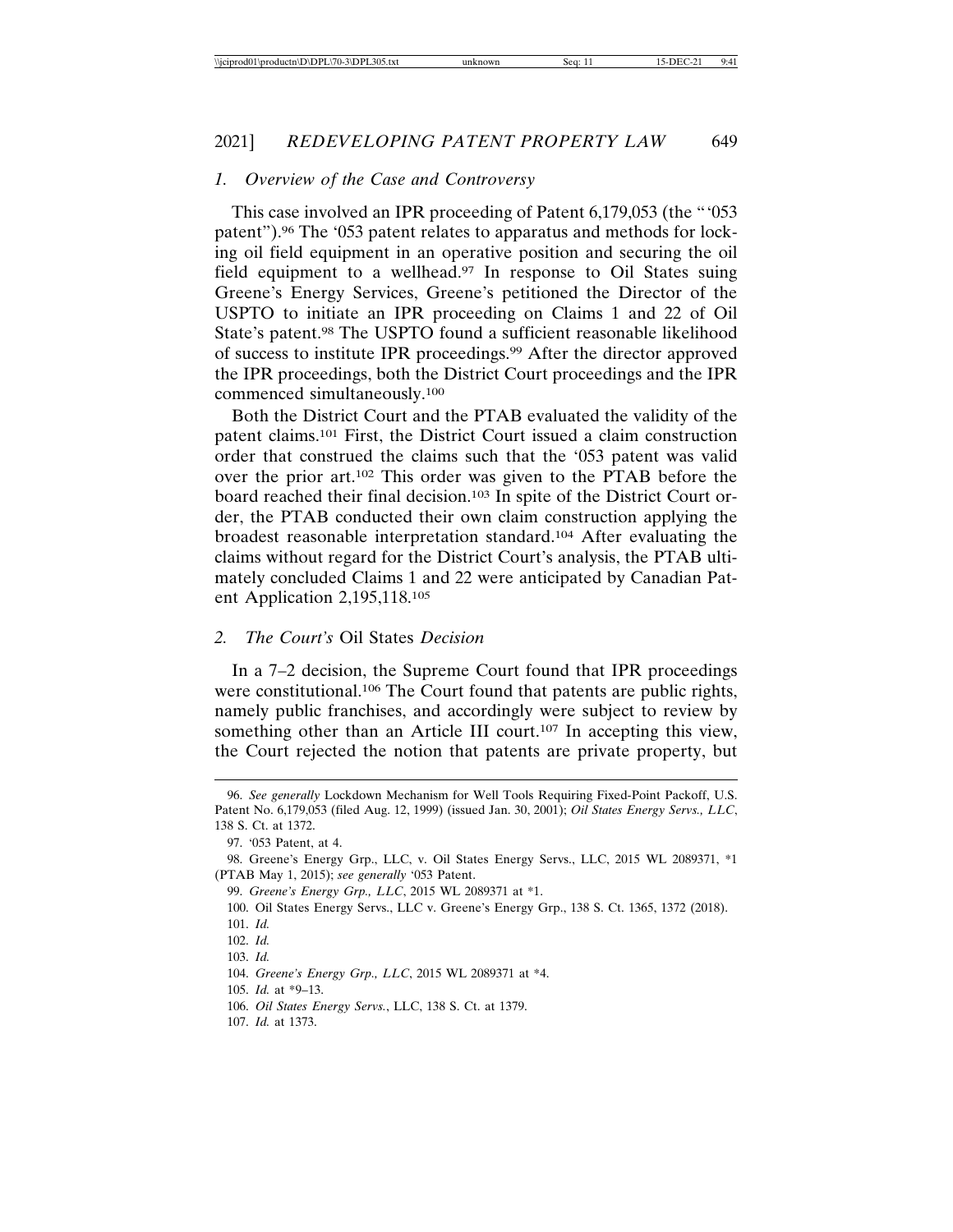instead a public franchise.108 The Court's primary contention is that the statutes relating to patents make patents property subject to the provisions of the statute.109

The public rights doctrine was relied on to permit *inter partes* review. Some matters that relate between government and the people fall under the public rights doctrine.110 Typically, these public rights relate to the functions that are specific to the executive or legislative branches.111 Additionally, the Court found public rights that can be decided by the executive or legislative branches are those that have previously been exclusively decided by those branches.112 Both parties conceded that the granting of a patent is a public right.113

The Court analyzed the public rights granted in the issuance of a patent.114 The Court found that, historically, it was possible for a patent to be revoked by an executive agency, namely the English Privy Council.115 The Privy Council was a council of advisors to the English Crown in eighteenth century England.116 This council had the authority to revoke a patent or dismiss a petition to revoke a patent.117 As a result, the Court found historical executive branch reviews of the validity of patents.118

Additionally, the Court further relied on statutory provisions enacted in the America Invents Act.119 The Court acknowledged that patents are given the status of personal property in the Act, but additionally pointed to statutory language that requires such property be subject to the provisions of Title 35 of the United States Code.<sup>120</sup> Based on the statutory provision, the Court found its view that patents are subject to executive branch review was further substantiated.121 The Court's logic was rather straightforward. Patents are the enactment of a public right, created by statute.<sup>122</sup> The public right, which

110. *Oil States Energy Servs., LLC*, 138 S. Ct. at 1373.

- 113. *Oil States Energy Servs., LLC*, 138 S. Ct. at 1373.
- 114. *Id*. at 1373–74.
- 115. *Id.* at 1377.

117. *Id.*

- 120. 35 U.S.C. § 261; *Oil States Energy Servs*.*, LLC*, 138 S. Ct. 1365, 1375.
- 121. *Oil States Energy Servs., LLC*, 138 S. Ct. at 1375 (citing 35 U.S.C. §§ 311–19).
- 122. *Id.* at 1374.

<sup>108.</sup> *Id.* at 1375.

<sup>109.</sup> *Id.* at 1375–76. In finding that patents are property subject to the provisions of the statute, they overlook the statutory provision, 35 U.S.C. § 261, that "[s]ubject to the provisions of this title, patents shall have the attributes of personal property." 35 U.S.C. § 261.

<sup>111.</sup> *Id.*

<sup>112.</sup> N. Pipeline Constr. Co. v. Marathon Pipe Line Co., 458 U.S. 50, 67–68 (1982).

<sup>116.</sup> *Id.*

<sup>118.</sup> *Id.*

<sup>119.</sup> *Oil States Energy Servs., LLC*, 138 S. Ct. at 1375.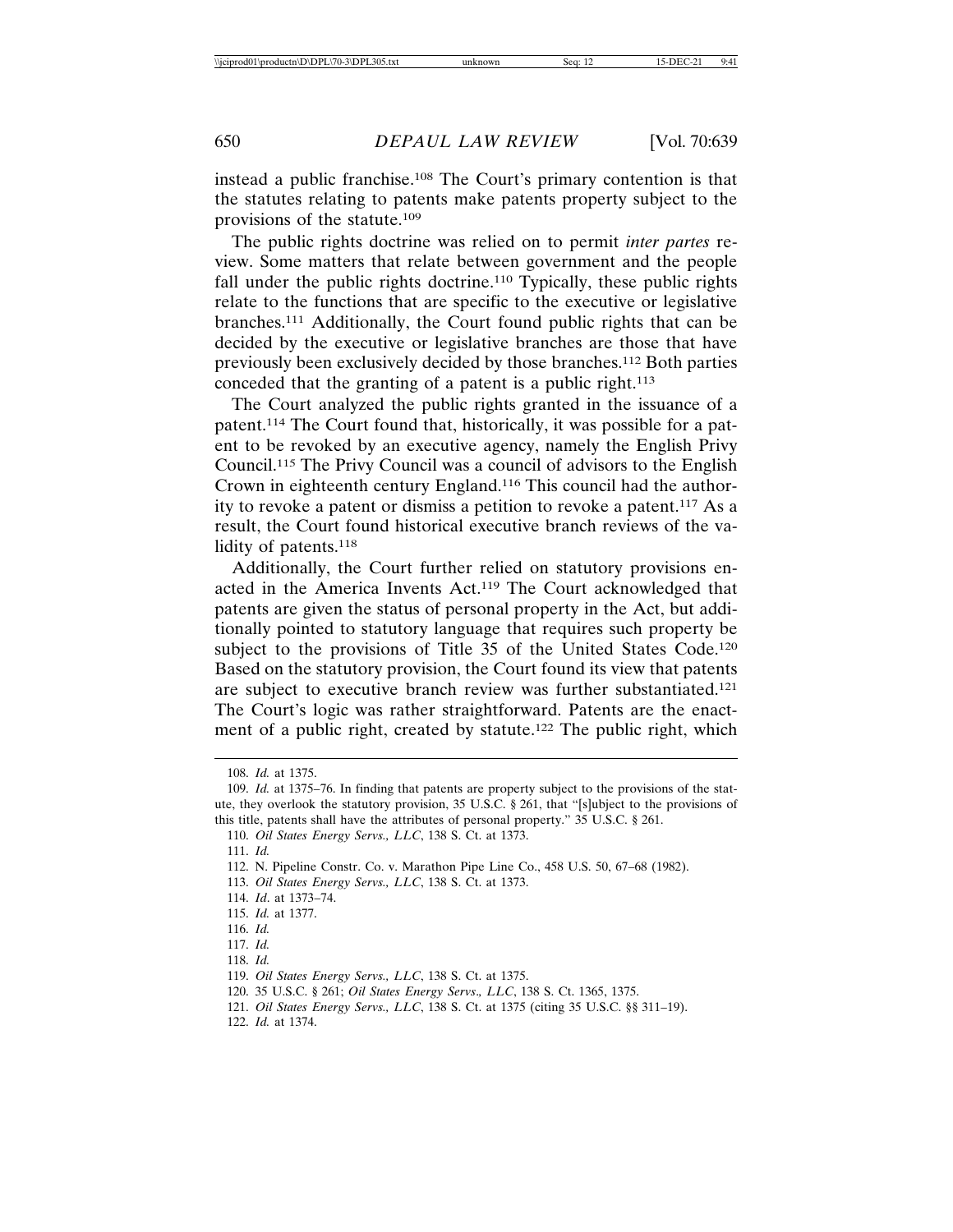historically was decided by a council representing the executive branch, now again is decided by a board created by the executive branch through the decision of the legislative branch.123 Accordingly, the public right, which by its nature may be reviewed by an executive branch board, and currently is reviewable by an executive branch board as established by statute, is appropriately approved or rejected in review by a non-Article III court.124

## *3. The* Oil States *Dissenting Opinion*

The dissent, written by Justice Neil Gorsuch and joined by Chief Justice John Roberts, rejected the Court's determination of patents as a public right, subject to executive branch review, in light of their historical understanding of patents being viewed as private property.125 The dissent further argued that IPR proceedings are not an acceptable substitute to an independent judiciary.<sup>126</sup> The dissent urged that patents had historically been viewed as private property and, as such, should be granted the benefit of an impartial judge reviewing the case.127

To support his dissent, Justice Gorsuch first explains on his view of the impropriety of an executive agency handling patentability questions after the issuance of a patent.128 Justice Gorsuch raised large concerns that the IPR proceedings prevent an impartial body, such as an impartial Judge, from reviewing the validity of a patent.129 The dissent acknowledged that an IPR proceeding may be more efficient than litigating the matter in federal court, but his objection is that expediency does not give the government the right to circumvent individual property rights.130

Justice Gorsuch pressed the point on the independent judiciary reviewing patent cases because his historical understanding of patents was different from the rest of the court.<sup>131</sup> His understanding was that patents no longer were the anticompetitive monopolies granted by the Crown, but were now a "procompetitive means to secure to individuals the fruits of their labor and ingenuity[.]"132 Accordingly, Justice

<sup>123.</sup> *Id.* at 1377.

<sup>124.</sup> *Id.* at 1374.

<sup>125.</sup> *Id.* at 1384 (Gorsuch, J., dissenting).

<sup>126.</sup> *Id.* at 1380 (Gorsuch, J., dissenting).

<sup>127.</sup> *Oil States Energy Servs., LLC*, 138 S. Ct. at 1385–86 (Gorsuch, J., dissenting).

<sup>128.</sup> *Id.* at 1380 (Gorsuch, J., dissenting).

<sup>129.</sup> *Id.* at 1381 (Gorsuch, J., dissenting).

<sup>130.</sup> *Id.* at 1380–86 (Gorsuch, J., dissenting).

<sup>131.</sup> *Id.* at 1381.

<sup>132.</sup> *Id.* at 1382 (Gorsuch, J., dissenting).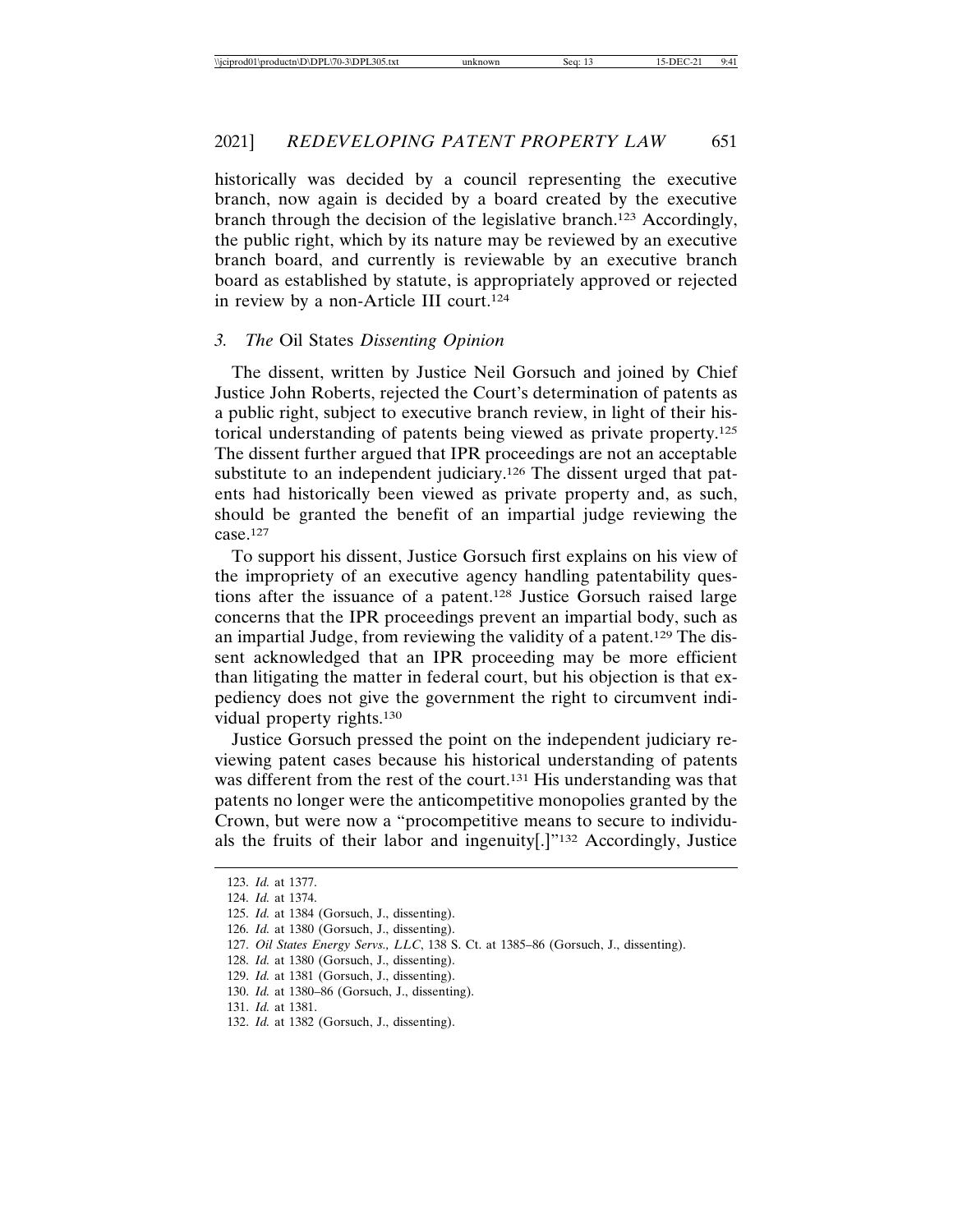Gorsuch argues that the structure of the Privy Council, relied on by the Court, was no longer the accepted and typical forum for handling patent disputes at the time the U.S. was born as a country.133 Rather, Justice Gorsuch finds that the last three cases were brought to the Privy Council as a last resort forum.134

Justice Gorsuch also reviews the historical status of patents in American law. First, the dissent acknowledges the differences between the English system and the U.S. system of patent law.135 The U.S. system grants patents as a matter of right to those who have ingeniously invented something novel.136 Contrariwise, in the English system, the Crown granted patents as a matter of grace and favor was based on receiving patents from the Crown as a matter of grace and favor.137 The entire patent system is founded on the idea that patents improve the availability of knowledge.138 The U.S. courts, interpreting both the Constitution and the statutes in force at the time, affirmed that patents were property and a right of the inventor.139 Justice Gorsuch further bases his view of strong, court-reviewed patents on a historical case that rejected an executive review and revocation of a patent.140 In 1898, the Supreme Court found that (1) patents are the property of the patentee; (2) patents deserve the same protection as other property; and (3) after a patent has been issued, no government officer can revoke or cancel a patent.141 Such conclusions by the 1898 Court and Justice Gorsuch's dissent stand in contradiction to the legal conclusions presented by the Court in this case.

#### III. ANALYSIS

### *A. What* Oil States *Got Wrong*

*Oil States* was wrongly decided because the Court failed to consider the legitimate property interest of patent owners and exacerbated the danger that patent trolls pose. The Supreme Court, in recent years, has not looked favorably on patent rights.<sup>142</sup>

<sup>133.</sup> *Oil States Energy Servs., LLC*, 138 S. Ct. at 1383 (Gorsuch, J., dissenting).

<sup>134.</sup> *Id.* at 1383 (Gorsuch, J., dissenting).

<sup>135.</sup> *Id.*

<sup>136.</sup> *Id.* at 1384 (Gorsuch, J., dissenting).

<sup>137.</sup> *Id.* (citing James v. Campbell, 104 U.S. 356, 358 (1881)).

<sup>138.</sup> *Id.* at 1383 (Gorsuch, J., dissenting).

<sup>139.</sup> *Oil States Energy Servs., LLC*, 138 S. Ct. at 1384–85 (Gorsuch, J., dissenting).

<sup>140.</sup> *Id.* at 1381 (Gorsuch, J., dissenting).

<sup>141.</sup> *Id.* at 1384 (Gorsuch, J., dissenting) (citing McCormick Harvesting Mach. Co. v. Aultman & Co., 169 U.S. 606, 608–09 (1898)).

<sup>142.</sup> *See generally* eBay Inc. v. MercExchange, L.L.C., 547 U.S. 388 (2006) (finding that an injunction should not automatically issue if there is a finding of patent infringement); KSR Int'l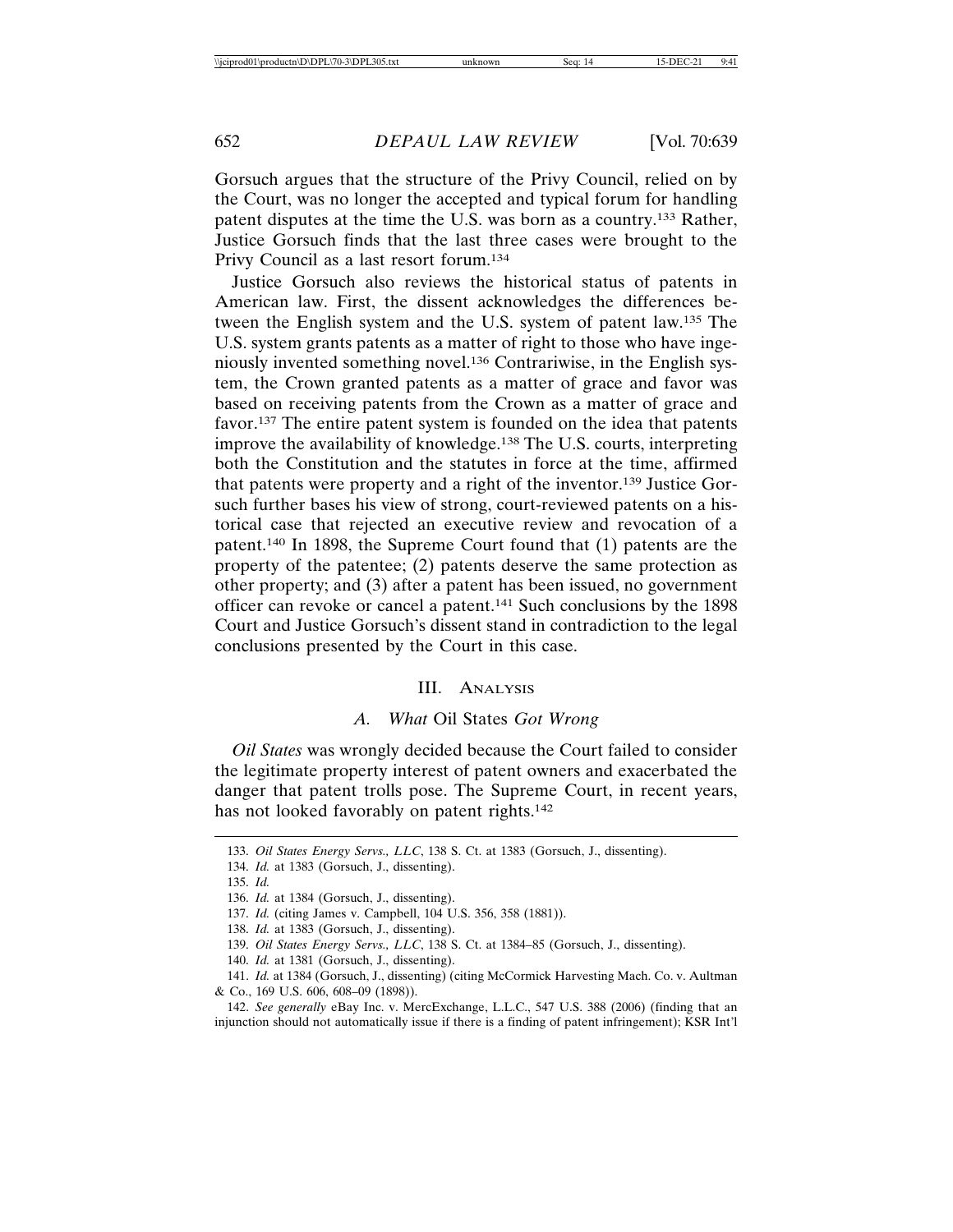## *1. The Majority Overlooked Important Case Law*

In coming to its conclusion, the Court found patents fall within the legal framework of public franchises and, as a result, are subject to governmental takings without court review.143 The Court relied on *Seymour v. Osbourne*; in that case, the Court found that patents are "entitled to protection as any other property, consisting of a franchise, during the term for which the franchise or exclusive right is granted."144 As a result, because the Supreme Court has historically found patents to be franchises—a fact neither party contested—the Court permitted the executive branch to invalidate patents after issuance.145 However, this understanding of public franchises is contrary to previous foundational Supreme Court cases on U.S. public franchise law.

In *Proprietors of Charles River Bridge v. Proprietors of Warren Bridge*, the Supreme Court decided whether property rights of the owners of the public franchise for the Charles River Bridge were violated.146 The issue in this case was whether the proprietors were divested of their property rights by the Massachusetts legislature.147 Beginning in 1650, the Massachusetts legislature granted to Harvard College the right to run a ferry in the surrounding region.148 As the region developed and more people lived and worked in both cities on either side of the Charles River, the legislature granted a franchise for the purpose of erecting a bridge between the towns.149 The franchise required the proprietors to collect a toll, keep the bridge open every day, and provide a sum of two hundred pounds to Harvard College to compensate the school for no longer running a ferry service.150 The franchise was to run for forty years; however, this was later extended to seventy years.151

As the two towns developed, the legislature granted a new franchise for the creation of a new bridge, the Warren Bridge.152 This second

Co. v. Teleflex Inc., 550 U.S. 398 (2007) (The Court formulated an updated teaching-suggestionmotivation obviousness analysis.); Alice Corp. v. CLS Bank Int'l, 573 U.S. 208 (2014) (The Court's analysis of abstract ideas resulted in an ambiguous "inventive concept" standard.).

<sup>143.</sup> *Oil States Energy Servs., LLC*, 138 S. Ct. at 1373.

<sup>144.</sup> Seymour v. Osborne, 78 U.S. 516, 533 (1870).

<sup>145.</sup> *Oil States Energy Servs., LLC*, 138 S. Ct. at 1375.

<sup>146.</sup> Proprietors of Charles River Bridge v. Proprietors of Warren Bridge, 36 U.S. 420, 548–49 (1837).

<sup>147.</sup> *Id.* at 537–38.

<sup>148.</sup> *Id.* at 536.

<sup>149.</sup> *Id.*

<sup>150.</sup> *Id.* at 537.

<sup>151.</sup> *Id.* at 536–37.

<sup>152.</sup> *Proprietors of Charles River Bridge*, 36 U.S. at 537.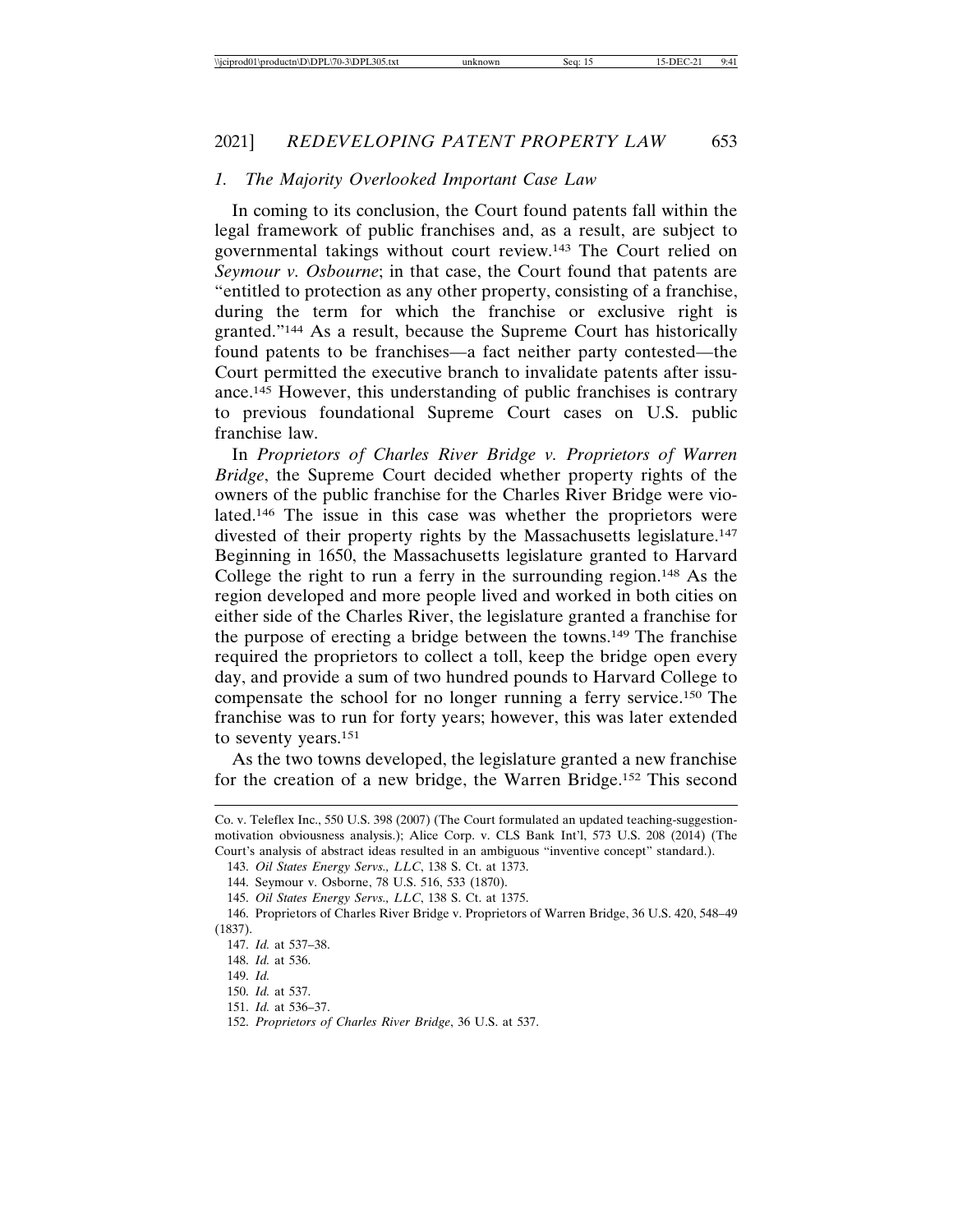bridge was also to collect tolls, but for a shorter time than the Charles River Bridge.153 Accordingly, the Warren Bridge reduced the profits of the Charles River Bridge, and when the Warren Bridge no longer collected any tolls, the Charles River Bridge received even fewer tolls.154 As a result, the proprietors of the Charles River Bridge sued, alleging their seventy-year franchise was inappropriately curtailed.155

The Court acknowledged this was "of the gravest character" and the Court gave the questions presented "the most anxious and deliberate consideration."156 The Court had to determine if the rights contained in the charter to the corporation owning and operating the Charles River Bridge granted them the exclusive right to owning and operating a bridge across the Charles River.157 The Court found only the rights enumerated in the charter could be defended.158 Because the proprietors of the Charles River Bridge had lost none of their rights in running their bridge or exacting tolls of those crossing the bridge, the Court held none of their property rights were infringed upon by the Massachusetts legislature.159

The narrow construction of the franchise was so construed based on a historical understanding that ambiguity in franchises between the government to individuals at the expense of the public need to be construed for the benefit of the public.160 Here, the franchise needed to be construed narrowly to allow the legislature to provide for the public happiness and convenience in the construction of a second bridge, which better accommodated the growing population.<sup>161</sup> But the Court's decision was made as a balance. The Court acknowledged that "the rights of private property are sacredly guarded," yet the "community also [has] rights, and that the happiness and well-being of every citizen depends on their faithful preservation."162

This presumed balance implies a legal fiction that the Court in *Oil States* did not acknowledge, namely that the franchise is a right of private property that is to be sacredly guarded.163 The Court regularly affirmed the property interest the proprietors held in the state granted

153. *Id.* 154. *Id.* at 549–64. 155. *Id.* at 537. 156. *Id.* at 536. 157. *Id.* 158. *Proprietors of Charles River Bridge*, 36 U.S. at 544. 159. *Id.* at 549. 160. *Id.* at 548. 161. *Id.* 162. *Id.*

163. *Id.*; *cf.* Oil States Energy Servs., LLC v. Greene's Energy Grp., 138 S. Ct. 1365, 1374–75 (2018).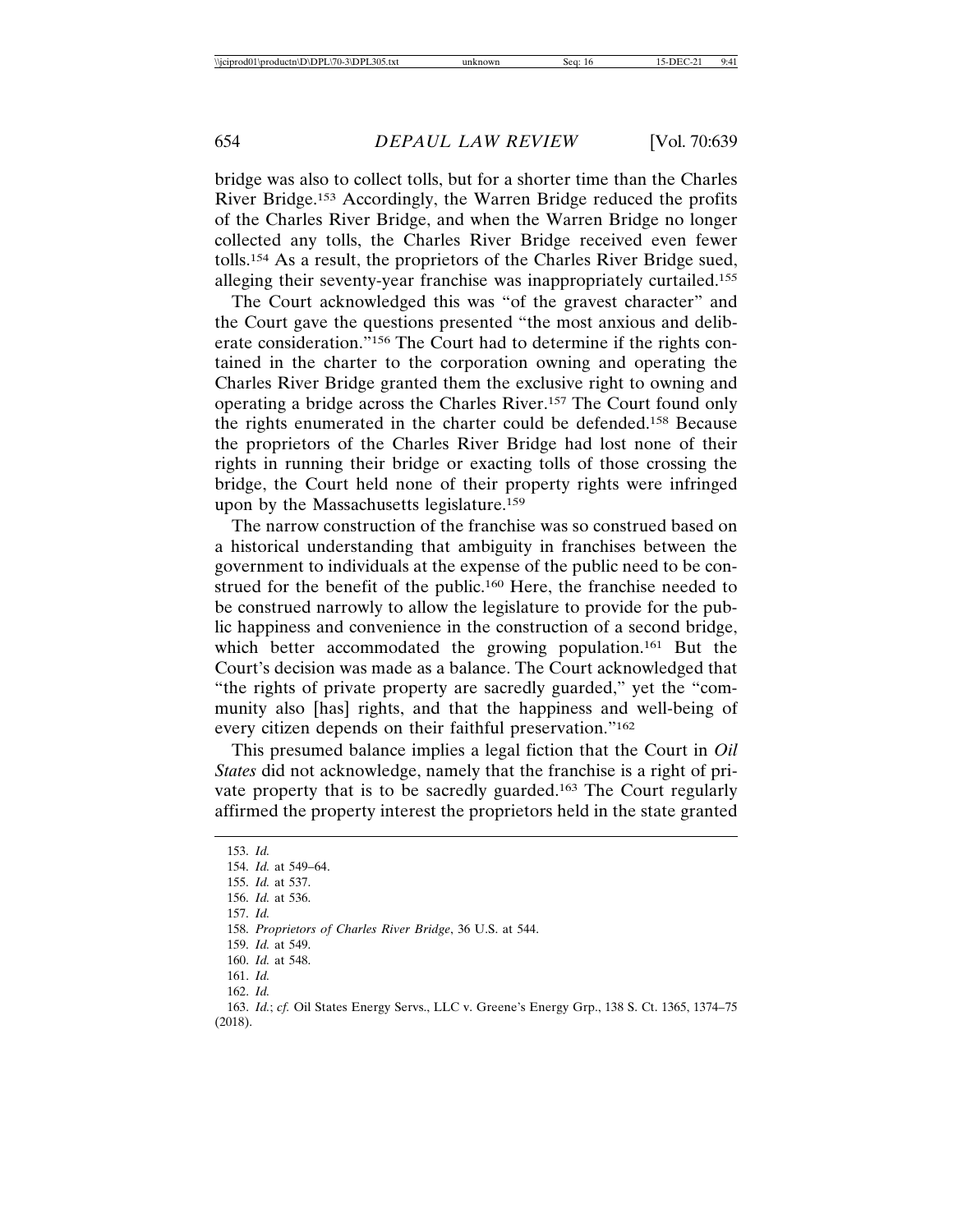franchise of the bridge.164 Justice McLean, writing in concurrence with the decision, stated in unequivocal terms that "[t]he right granted to the Charles River bridge company is . . . exclusive . . . [and] it would scarcely be contended by any one, that the legislature could, without compensation, grant to another company the whole or any part of it."165

This franchise grant, considered a private property right by the *Proprietors of Charles River Bridge* Court, would have required compensation if the government removed any part of the right.166 Following that logic, other franchises, including patents, would similarly require such compensation or private property protections. Additionally, this reinterprets the language of *Seymour v. Osborne*, which stated, "[i]nventions secured by letters patent are property in the holder of the patent, and as such are as much entitled to protection as any other property, consisting of a franchise, during the term for which the franchise or the exclusive right is granted."167 Both the *Seymour* Court and the *Proprietors of Charles River Bridge* Court held property rights in franchises in high esteem, but the *Oil States* Court did not find it fit to continue such broad protections for modern day patent holders.168

## *B. Protecting Patents as Private Property*

If the Supreme Court were more concerned with upholding strong property interests in patents, *Oil States* would have been decided properly. It was improper for the Court to sharply curtail the property interests of all legitimate patent holders. First, the historical understanding of patents affirms a strong private property interest in patents.169 Additionally, natural law understandings of property also continue to affirm the private property interests patent owners hold.170

<sup>164.</sup> *Proprietors of Charles River Bridge*, 36 U.S. at 564.

<sup>165.</sup> *Id.* at 560.

<sup>166.</sup> *Id.* at 567.

<sup>167.</sup> Seymour v. Osborne, 78 U.S. 516, 533 (1870).

<sup>168.</sup> *Id.* at 540 ("Persons . . . who desire *to obtain an exclusive property* [in their inventions], may make application in writing to the Commissioner of Patents[.]" (emphasis added)); *Proprietors of Charles River Bridge*, 36 U.S. at 564.

<sup>169.</sup> Adam Mossoff, *Patents as Constitutional Private Property: The Historical Protection of Patents Under the Takings Clause*, 87 B.U. L. REV. 689, 700–11 (2007).

<sup>170.</sup> *See supra* Part II.A.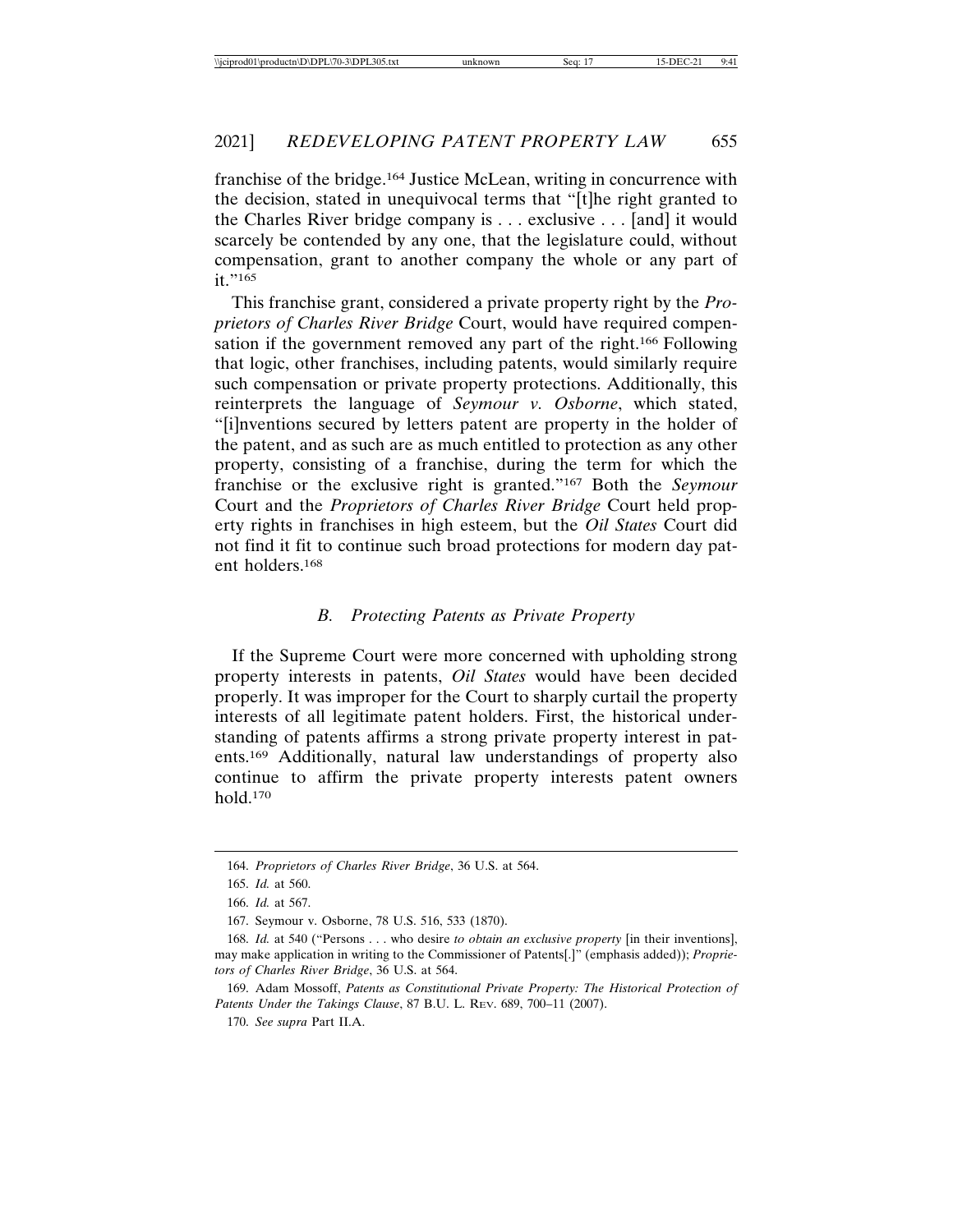### *1. Patent's Historical Positive Connotation*

Patents have been recognized since the founding of the United States, and are even given special mention in the U.S. Constitution.171 A system of protecting patents was established for the sake of promoting scientific and industrial advancement in the U.S.172 The only right expressly mentioned in the Constitution was the right to inventors and authors for the sake of scientific and cultural progress.173

While patent rights are those of a public franchise, they are unique, unlike public franchises for the creation and operation of bridges and public markets.174 Public franchises are not monopolies because they do not take from the public that which was previously available.175

## *2. The Labor Theory Protects an Inventor's Labor*

Patents do not always require an extensive amount of labor to conceive, and thereafter, protect.176 However, other patents may take years to conceive of and reduce to practice.177 Regardless of the amount of labor expended in conceiving and protecting an invention, the inventor has expended their labor in inventing. This labor is worth protecting in accordance with the labor theory of property ownership.178

The labor theory requires a person to take from the common, mingle their own labor, and as a result, create something that is the property of the laborer.179 The basis for finding property ownership of the labored-for product relies on the understanding that the work of the

<sup>171.</sup> Mossoff, *supra* note 169, at 700–11 (evaluating American patent property jurisprudence in the nineteenth century establishing patents as private property).

<sup>172. &</sup>quot;To *promote the Progress of Science* and useful Arts, by securing for limited Times to Authors and Inventors the exclusive Right to their respective Writings and Discoveries." U.S. CONST. art. I, § 8, cl. 8 (emphasis added).

<sup>173.</sup> U.S. CONST. art. I, § 8, cl. 8.

<sup>174.</sup> Oil States Energy Servs., LLC v. Greene's Energy Grp., 138 S. Ct. 1365, 1373 (2018).

<sup>175.</sup> United States v. Dubilier Condenser Corp., 289 U.S. 178, 186 (1933) ("[A] patent is not, accurately speaking, a monopoly . . . An inventor deprives the public of nothing which it enjoyed before his discovery, but gives something of value to the community by adding to the sum of human knowledge.")

<sup>176.</sup> *The Inventor of Saccharine*, 55 SCI. AM. 31, 36 (1886) (describing Dr. Constantine Fahlberg's accidental discovery of saccharine, a sugar substitute, later patented (United States Reissued Letters Patent 10,667 (issued Dec. 1, 1885))).

<sup>177.</sup> *Overview of the Wright Brothers Invention Process*, NAT'L AERONAUTICS & SPACE AD-MIN., https://wright.nasa.gov/overview.htm (last updated May 10, 2021, 2:09 PM) (The Wright brothers took four years to reduce their first airplane to practice.).

<sup>178.</sup> *See supra* text accompanying notes 13–16.

<sup>179.</sup> *See supra* text accompanying notes 13–16.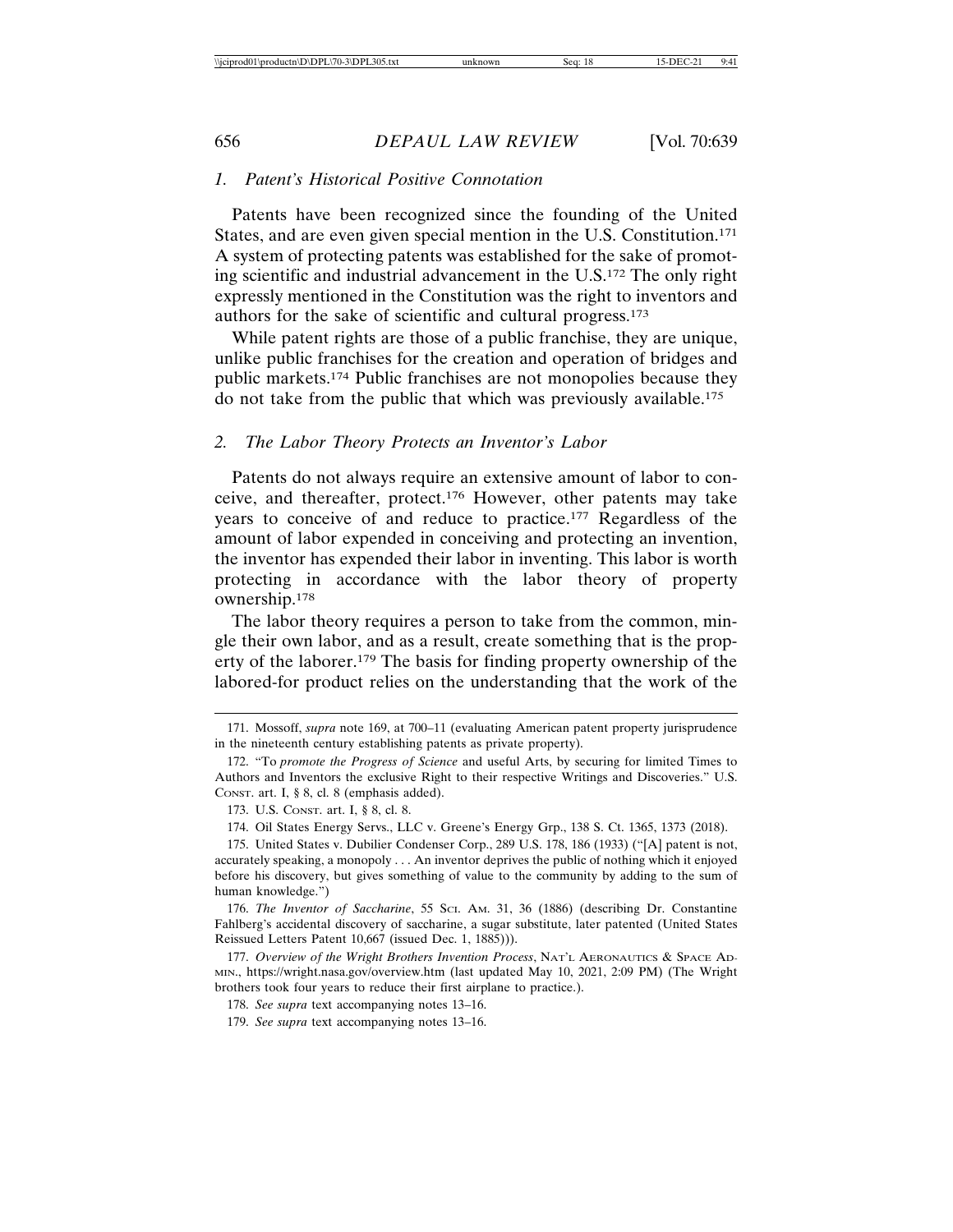laborer is his own property as well.<sup>180</sup> This additionally applies to the intellectual labors of any person, such as authorship or invention.181

As applied to patents, the individual is an inventor. The inventor has taken from the common apparatus, methods, and science and added their own intellectual labor to conceive of a novel and nonobvious invention.182 The invention is the creative and ingenious creation of the inventor.183 This creative work is, in accordance with the labor theory of property, the property of the inventor.184

However, in addition to inventing the new apparatus or method, the inventor, in applying for a patent, has also labored in obtaining the patent. In exchange for sufficiently describing the inventive apparatus and corresponding operation or method, the patentee can obtain the right to exclude others from the manufacture, sale, or use of the same.<sup>185</sup> In this manner, the patentee has entered into a contract with the public, mediated through the federal government.186

There is no guarantee in this contract that the patentee or other patent holder be able to make money or profit from the contract of exclusivity.187 It is well accepted that this contract only grants the right to exclude others from the invention.188 Society has found this as an acceptable trade between the public and the inventor. In exchange for obtaining the ingenuity and labor of the inventor as described in the patent specification, the public grants the inventor control over the manufacture, original sale, and use of his inventive work.189

Every honest applicant for a U.S. patent labored to invent something novel.190 The *Oil States* Court is seemingly indifferent to the labor of inventing and obtaining a patent. The Court compares the patent franchises to the franchises permitting the erection of a toll bridge, building railroads, or constructing telegraph lines.191 As a re-

184. *See supra* text accompanying notes 13–16.

185. 35 U.S.C. §§ 112, 271.

186. Oil States Energy Servs., LLC v. Greene's Energy Grp., 138 S. Ct. 1365, 1382 (2018) (Gorsuch, J., dissenting).

187. Gene Quinn, *10 Critical Pieces of Advice for Inventors*, IP WATCHDOG (Dec. 30, 2017) http://www.ipwatchdog.com/2017/12/30/10-critical-pieces-advice-inventors/id=91717/.

188. 35 U.S.C. § 271.

189. *Oil States Energy Servs., LLC*, 138 S. Ct. at 1382 (Gorsuch, J., dissenting).

190. 37 C.F.R. § 1.56 (2012).

<sup>180.</sup> *See supra* text accompanying notes 13–16.

<sup>181.</sup> *See supra* text accompanying notes 13–16.

<sup>182.</sup> Mossoff, *supra* note 169, at 705–07 (quoting McKeever v. United States, 14 Ct. Cl. 396, 420–21 (1878)).

<sup>183.</sup> Brooks v. Bicknell, 4 F. Cas. 247, 251 (1843) (finding, "a man should be secured in the fruits of his ingenuity and labor . . . And it seems difficult to draw a distinction between the fruits of mental and physical labor").

<sup>191.</sup> *Oil States Energy Servs., LLC*, 138 S. Ct. at 1365, 1375 (2018).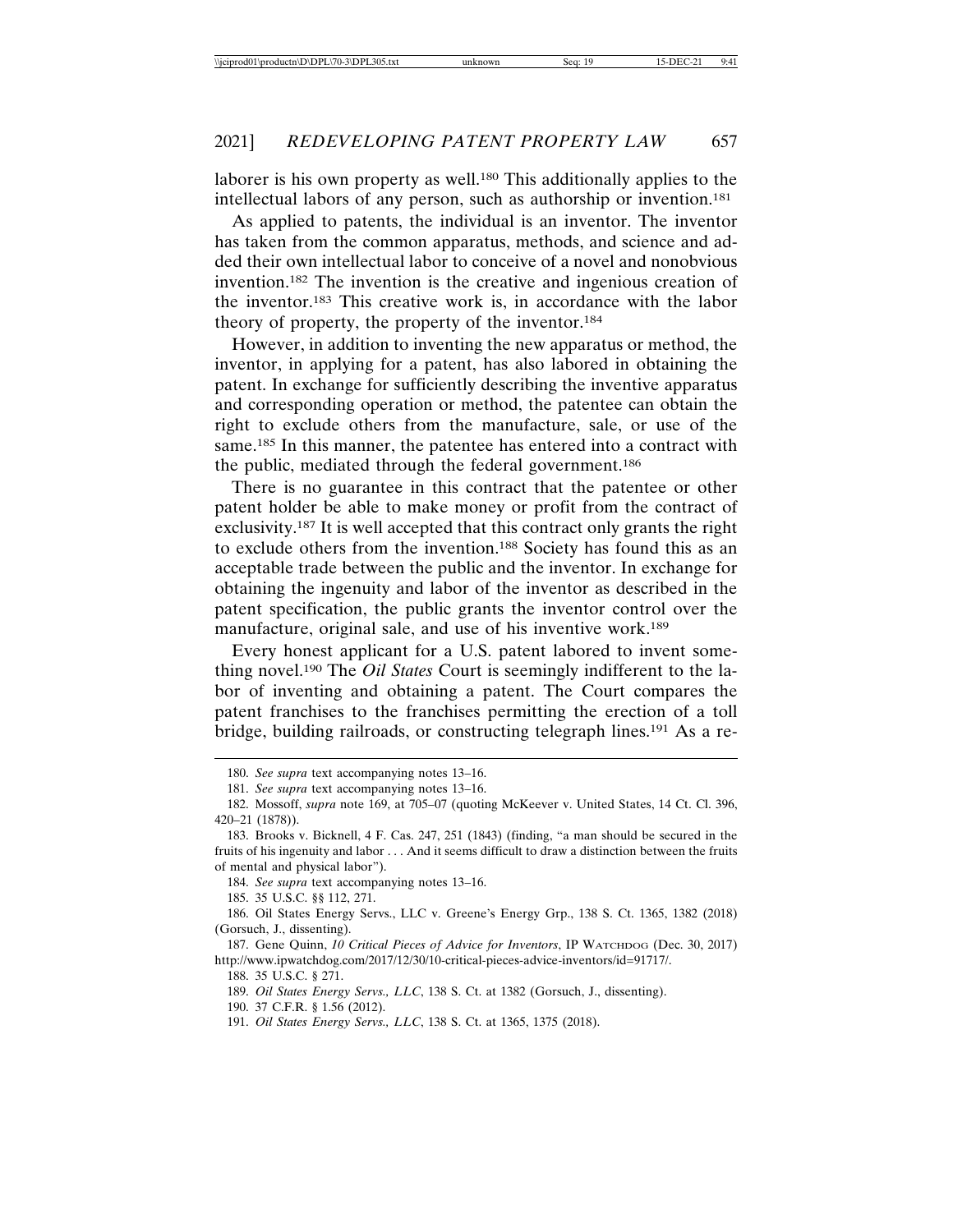sult, the Court seemingly spurns the intellectual labor of the inventor disclosed to the public for their benefit by refusing to protect the inventor's labored-for property interest.

#### *3. The Occupation Theory Protects a Patent Owner's Reliance*

There are numerous patent holders that do not use their patents to protect any apparatus or method.192 Some patent holders find no market for the patented invention,<sup>193</sup> while others use patents to build up a protective portfolio;194 yet still, others retain patents for the sole sake of suing possible patent infringers.195 These patent holders do not occupy the invention, merely the patent. The intellectual property the foundation for the patent—is occupied when the patent holder holds the invention and sells it in the market.

The interests of the patent holder that occupies the invention are the interests the patent system was designed to protect.196 It is the patent holder who advances science and benefits the public. It is sometimes said that patents grant a monopoly to the patent holder, but the occupant of intellectual property exclusively possesses that which the public previously did not have.<sup>197</sup> As a result, the occupant of intellectual property does not possess a monopoly odious to the public, but rather benefits the public by providing a novel invention.198 In contrast, the patent holder that merely occupies the patent without putting the invention to market has failed to benefit the public, and thus inhibited the advancement of science and technology, creating an odious monopoly of the invention.

<sup>192.</sup> Tamara Monosoff, *The Top 6 Mistakes Inventors Make*, ENTREPRENEUR (Apr. 10, 2006) https://www.entrepreneur.com/article/159560 ("[O]nly 2 to 3 percent of all patented items ever make it to the marketplace!"). Some patents that have not succeeded in becoming commercialized include the "Wind Harnessing Bike" (U.S. Patent 6,932,368) that places a sailboat sail on a bike; the "kissing shield" (U.S. Patent 5,727,565) that uses a frame and plastic film to create a barrier between people when kissing; the related "Kissing shield game and method of use thereof" (U.S. Patent 6,789,799) that teaches "safe affection" using the previously mentioned kissing shield, and the "Garment having a buttocks cleavage revealing feature" (U.S. Patent 6,473,908) that includes a see-through fabric just below the pant's waist to reveal buttocks cleavage.

<sup>193.</sup> Monosoff, *supra* note 192.

<sup>194.</sup> *Defensive Patent*, TECHOPEDIA, https://www.techopedia.com/definition/28565/defensivepatent (last viewed July 6, 2021).

<sup>195.</sup> *Id.*

<sup>196.</sup> McKeever v. United States, 14 Ct. Cl. 396, 420 (1878) ("What immediate reasons operated upon the framers of the Constitution seem to be unknown, but . . . they had a clear apprehension of the English law, on the one hand, and a just conception, on the other, of . . . 'a natural right to the fruits of mental labor.'").

<sup>197.</sup> United States v. Dubilier Condenser Corp., 289 U.S. 178, 186 (1933). 198. *Id.*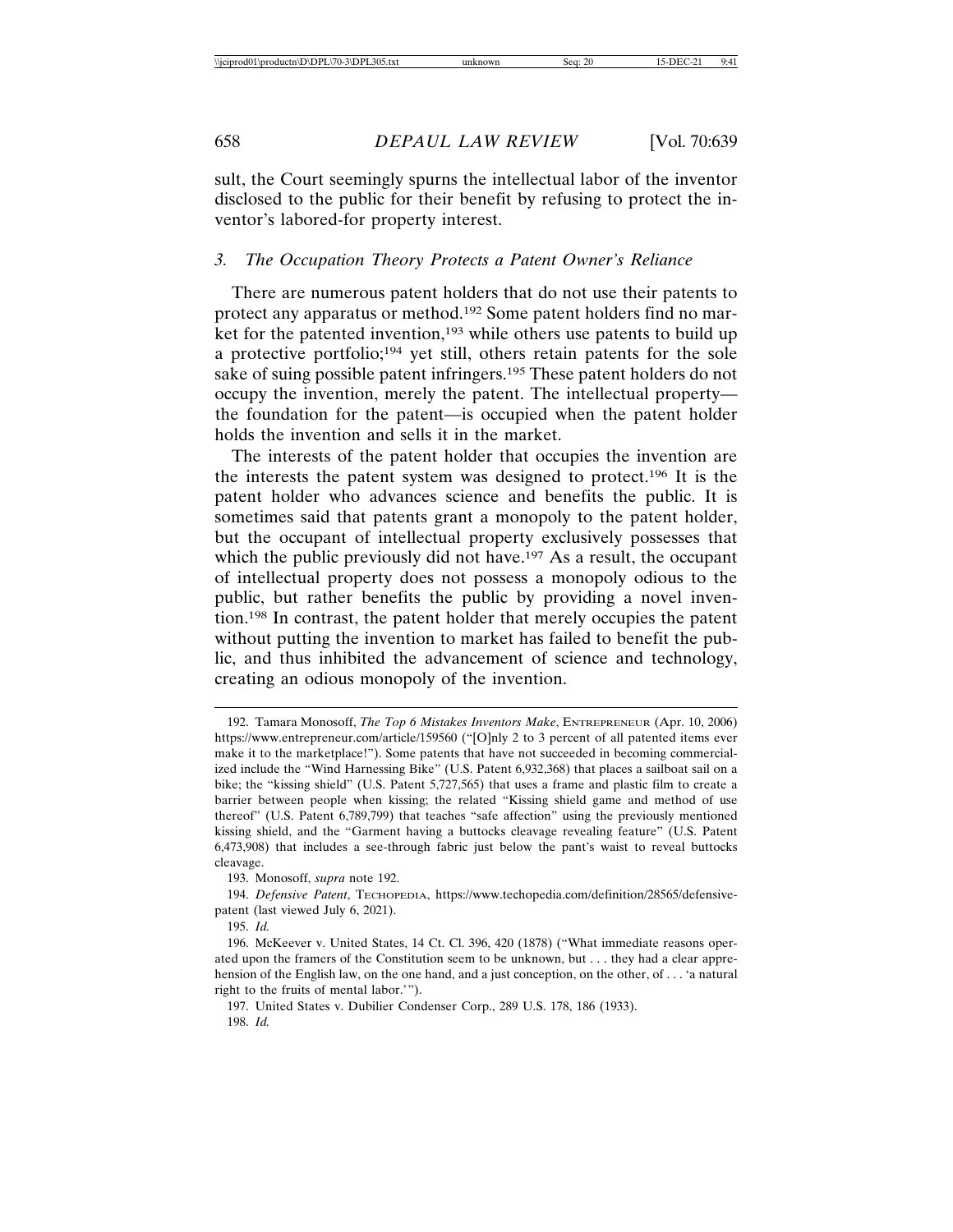In the age of *Oil States*, where a patent is merely a public franchise that can be revoked by the executive branch, reformulating an understanding of patent rights for patent holders that have brought their inventions to market would be better able to protect the interests of the patent holders. Differentiation of the occupation of the patent and the occupation of the intellectual property can help protect the patent holder's interest in the invention.

The *Oil States* Court found that the timing of the IPR after the issuance of the patent, "does not make a difference here."199 However, the timing is of importance because after the patent has been issued, the patent holder can rely on the patent and occupy the intellectual property. After the patent has been issued and the invention is put to market, the patent holder has communicated their occupation of the property.200 Evidently, the Court is not nearly as concerned as it used to be with the trampling of the fence that communicates to the world who owns the property.<sup>201</sup>

#### IV. IMPACT

### *A. Overturning* Oil States

In response to the *Oil States* decision sharply curtailing the property rights of patent holders, the understanding of patents needs to be reshaped. Congress should amend patent laws to better protect the cultural and personal interests in advancing the progress of useful arts. In particular, the law should be redrafted to grant better protections for patent owners.

First, society is benefited by a strong patent property interest in part because the primary goal of the patent system is the advancement of science.202 Where a person or corporation is more likely to make a return on investment in research and development, they are more likely to invest in research and development.203 However, unlike trade secrets that are potentially retained from the public for an indefinite

<sup>199.</sup> Oil States Energy Servs., LLC v. Greene's Energy Grp., 138 S. Ct. 1365, 1374 (2018).

<sup>200.</sup> *Supra* notes 22–32, and accompanying text.

<sup>201.</sup> *Supra* notes 22–32, and accompanying text.

<sup>202.</sup> *Dubilier Condenser Corp.*, 289 U.S. at 186 ("An inventor . . . gives something of value to the community by adding to the sum of human knowledge."), Gene Quinn, *The theory of patents and why strong patents benefit consumers*, IP WATCHDOG (Nov. 24, 2015), http://www.ipwatch dog.com/2015/11/24/theory-patents-strong-patents-benefit-consumers/id=61341/.

<sup>203.</sup> Stephen Yelderman, *Improving Patent Quality with Applicant Incentives*, 28 HARV. J.L. & TECH. 77, 129 (2014) (finding some companies will invest in patents simply for a lottery approach to patent protection and infringement).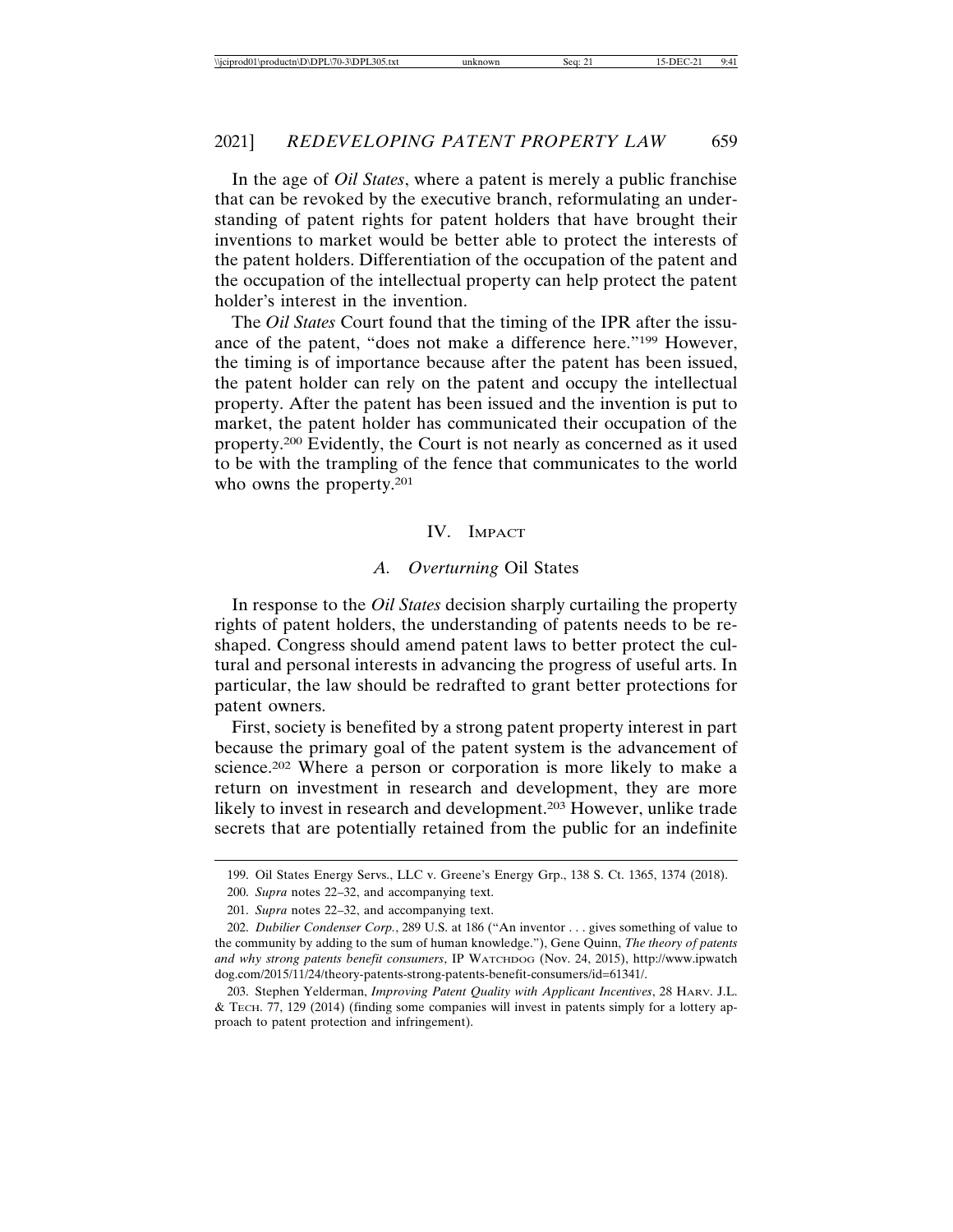period of time, the information necessary to use a patent is provided to the public before any patent protection can be granted.204

Second, the personal interests would be retained by the inventor or corporation that invested in creating something new. In this way, the entity investing into the patent can rely on the United States to enforce US patent laws and protect the entity's patent. One of the primary benefits of an advanced legal system is the dependability and reliability of the laws and protections that are afforded.205 Accordingly, a patent system that is capricious in protecting intellectual property is antithetical to the system of laws and government we have established.

A part of the purpose in granting to inventors the exclusive rights to their inventions was to "insure domestic Tranquility, . . . promote the general welfare, and secure the Blessings of Liberty."206 In establishing these provisions of the U.S. Constitution, they should not be disregarded in situations where patent rights are so uncertain that individuals choose to avoid seeking patent protections.

#### *1. Protect Patent Owner Reliance*

Most government laws and regulations are enacted to the benefit of at least one group at the expense of at least one other group. Here, the IPR laws are enacted for the benefit of potential patent troll victims.207 However, patent owners relying on their intellectual property are also being harmed by the IPR laws. For example, Oil States Energy Services, LLC lost a patent in an IPR proceeding, under a preponderance of the evidence standard, while a district court found the patent valid.

Legislation aimed at disarming patent trolls should not then be used as an aggressive tool to attack patent owners who are occupying their intellectual property. As a result, those patent holders should be protected from IPR. This is not to say that entities that occupy their intellectual property cannot have their patents invalidated. Rather, patent owners that occupy their intellectual property should have their property rights adjudicated in Article III courts that hold a higher standard of review than the PTAB.208

<sup>204. 18</sup> U.S.C. § 1839; 35 U.S.C. § 112.

<sup>205.</sup> Jeremy Waldron, *Stare Decisis and the Rule of Law: A Layered Approach*, 111 MICH. L. REV. 1, 9 (2012).

<sup>206.</sup> U.S. CONST. pmbl.

<sup>207.</sup> Mullin, *supra* note 90.

<sup>208.</sup> Elizabeth M. Crompton, *Differing Burdens of Proof in the PTAB and District Courts can Allow Patent Challengers a Second Bite at the Apple*, HAYNES BOONE (June 13, 2017), http:// www.haynesboone.com/publications/differing-burdens-of-proof-in-the-ptab-and-district-courts.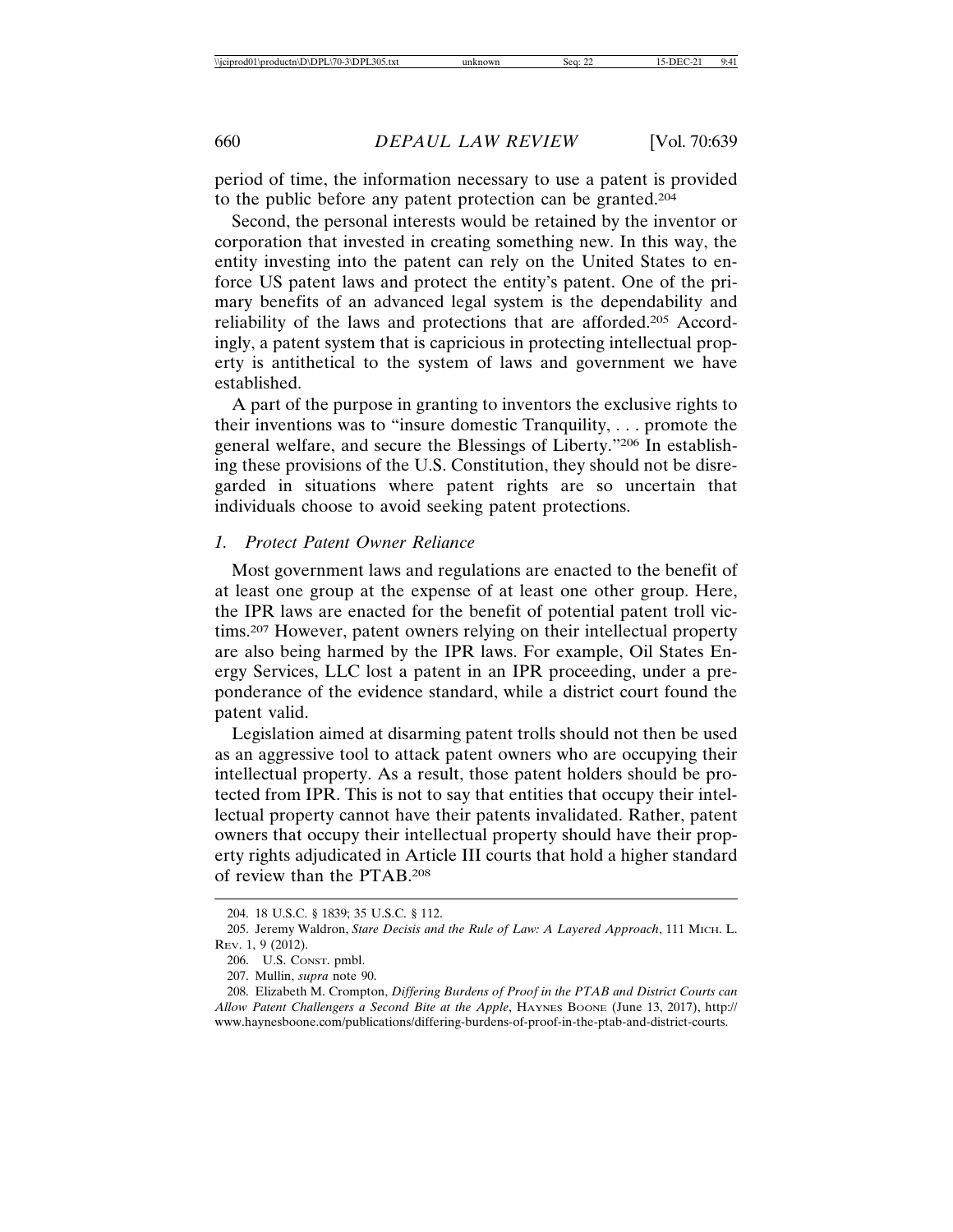The application of IPR needs to be retailored to no longer be applicable to patent holders that occupy their intellectual property. The change to the patent law can be simple and focused. As a defense to a petition for IPR, a patent holder could assert the patent is (1) currently in use by the patent owner and (2) the intellectual property protected by the patent at issue is a relied-upon property interest.209 Further, for a patent holder to show they are occupying their intellectual property, they would only need to show they are still using the patent in the stream of commerce.

Unlike previous patent use requirements,<sup>210</sup> the patent holder can still retain the rights to the patent, even if the invention protected by the patent is not in use in commerce. But the patent holder not using the intellectual property would—in exchange for not advancing the progress of useful arts—be vulnerable to the review standards of the IPR proceedings.

### *2. Watching Out for Legitimate Non-Practicing Entities*

Not all non-practicing entities are misusing the patent system in a predatory manner, and there must be protections for legitimate nonpracticing entities. One example of a legitimate non-practicing entity would be a university that has patent rights but is not involved in the manufacture or use of the intellectual property. Furthermore, universities would not be seeking to use the patent for the financial gain as patent trolls do. However, unlike patent trolls, universities often license their patents to corporations that can effectively use the intellectual property, permitting others to manufacture or use the intellectual property.

Numerous universities hold patents, but choose to not practice the inventions.211 Instead, the universities choose to license the patents to corporations or partner with the inventor in the formation of a new business.212 And while the university holds the patent, the new business is granted, in some circumstances, an exclusive license to use the patent in exchange for a royalty.213 These patents (and, by extension, the licenses), having their genesis in the research of university professors, graduate students, and undergraduate students, provide some

<sup>209. 35</sup> U.S.C. § 313.

<sup>210.</sup> Act of July 13, 1832, ch. 203, 4 Stat. 577 (1832) (requiring foreign applicant to introduce the invention or improvement to public use within one year of the issuance of a patent).

<sup>211.</sup> Joseph Allen, *Does University Patent Licensing Pay Off?*, IP WATCHDOG (Jan. 27, 2014), http://www.ipwatchdog.com/2014/01/27/does-university-patent-licensing-pay-off/id=47655/.

<sup>212.</sup> *Id.*

<sup>213.</sup> *Id.*; *Improving the health, welfare and prosperity of the global community*, YALE OFF. OF COOP. RES. (Feb. 1998), https://ocr.yale.edu/faculty/policies/yale-university-patent-policy.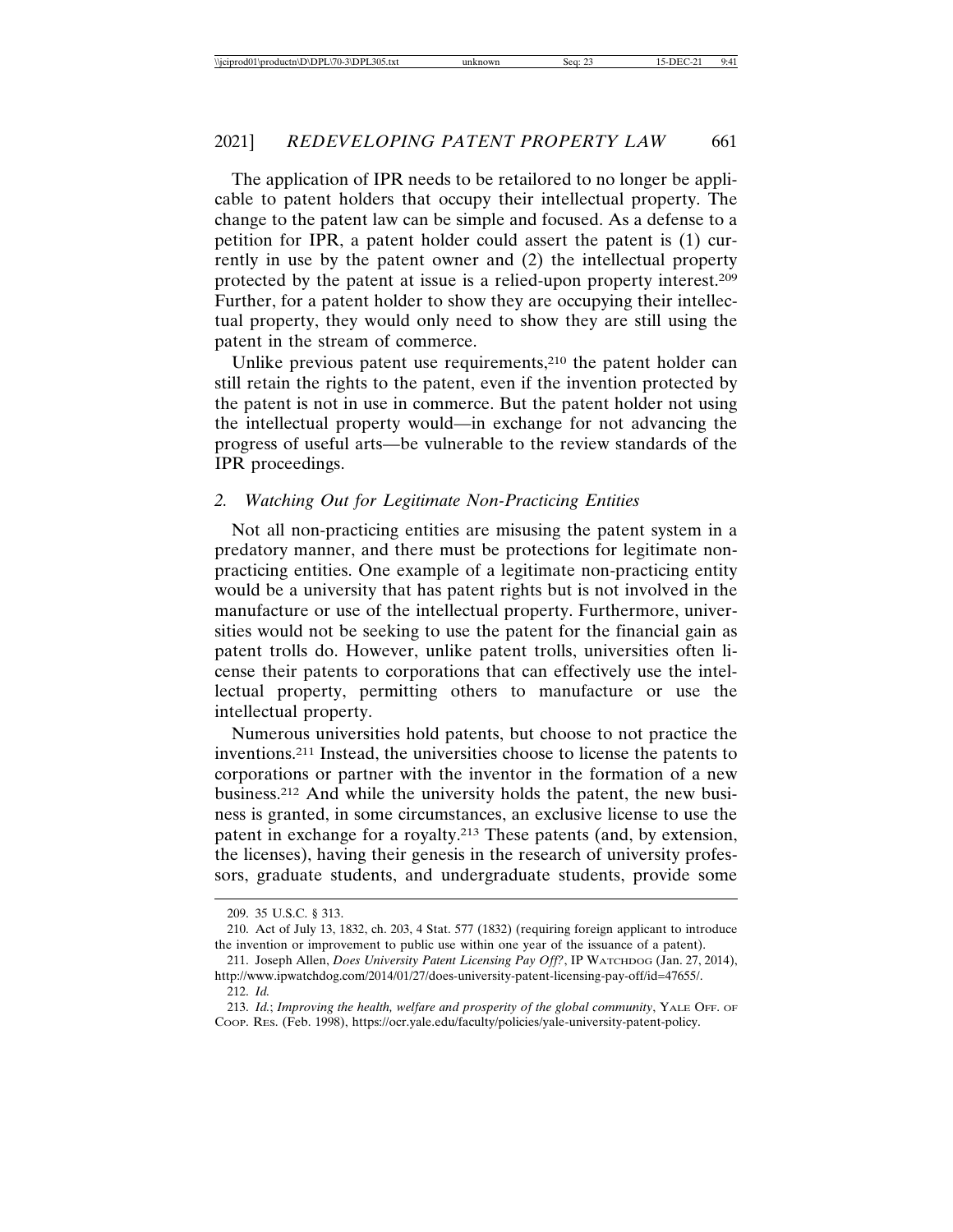schools millions of dollars in revenue.214 This revenue is useful to the schools for the sake of funding additional research or filling gaps in research funding when grants are unavailable.<sup>215</sup> Naturally, patent licensing revenue used to fund additional research promotes the progress of science and useful arts, because that revenue can be invested in new lab equipment, research grants, and prototype development, which are among the many financial needs university research departments may have.<sup>216</sup>

Legitimate non-practicing entities would not be without protections from IPR under a scheme that requires the invention to be in use as a defense to IPR proceedings. In the event a petition for IPR is filed against a patent owned by a legitimate non-practicing entity, evidence that the invention is being used in commerce can be filed by the nonpracticing entity and/or a licensee of the patent.

## *3. Speak Softly With the Public, Carry a Big Stick Against the Trolls*

With respect to those entities that do act as patent trolls, little protection needs to be offered to them. IPR was created to minimize the threat patent trolls pose to honest businesses and individuals who are trying to make a living.217 While IPR is not a system solely created to attack patent trolls, *inter partes* reviews have been largely effective at invalidating patent claims.218

With patent holders that occupy their intellectual property relying on their patents to be protected from the unfavorable IPR litigation, the efforts of the PTAB can be more focused only on those patents that are being litigated without any current commercial use or value. Although IPR has been unfavorable for patent holders, there is no guarantee that the patents held by patent trolls will be invalidated.219 However, patent trolls would pose less danger to innocent members of the public if IPR proceedings are limited to eviscerating the rights patent trolls have in their unoccupied patents.

<sup>214.</sup> Sandra Yan, *Royalties from research patents on the rise*, BROWN DAILY HERALD (Mar. 4, 2014), http://www.browndailyherald.com/2014/03/04/royalties-research-patents-rise/.

<sup>215.</sup> *Id.*; YALE OFFICE OF COOPERATIVE RESEARCH, *supra* note 213.

<sup>216.</sup> Yan, *supra* note 214; YALE OFFICE OF COOPERATIVE RESEARCH, *supra* note 213 (Professors now appreciate the patenting process because the licensing revenues make it easier to get future research grants; Yale's Patent Policy specifies that the University's share of the royalties will be used in support of research.).

<sup>217.</sup> Mullin, supra note 90.

<sup>218.</sup> *See* UNITED STATES PATENT AND TRADEMARK OFFICE, *supra* note 83.

<sup>219.</sup> *Id.*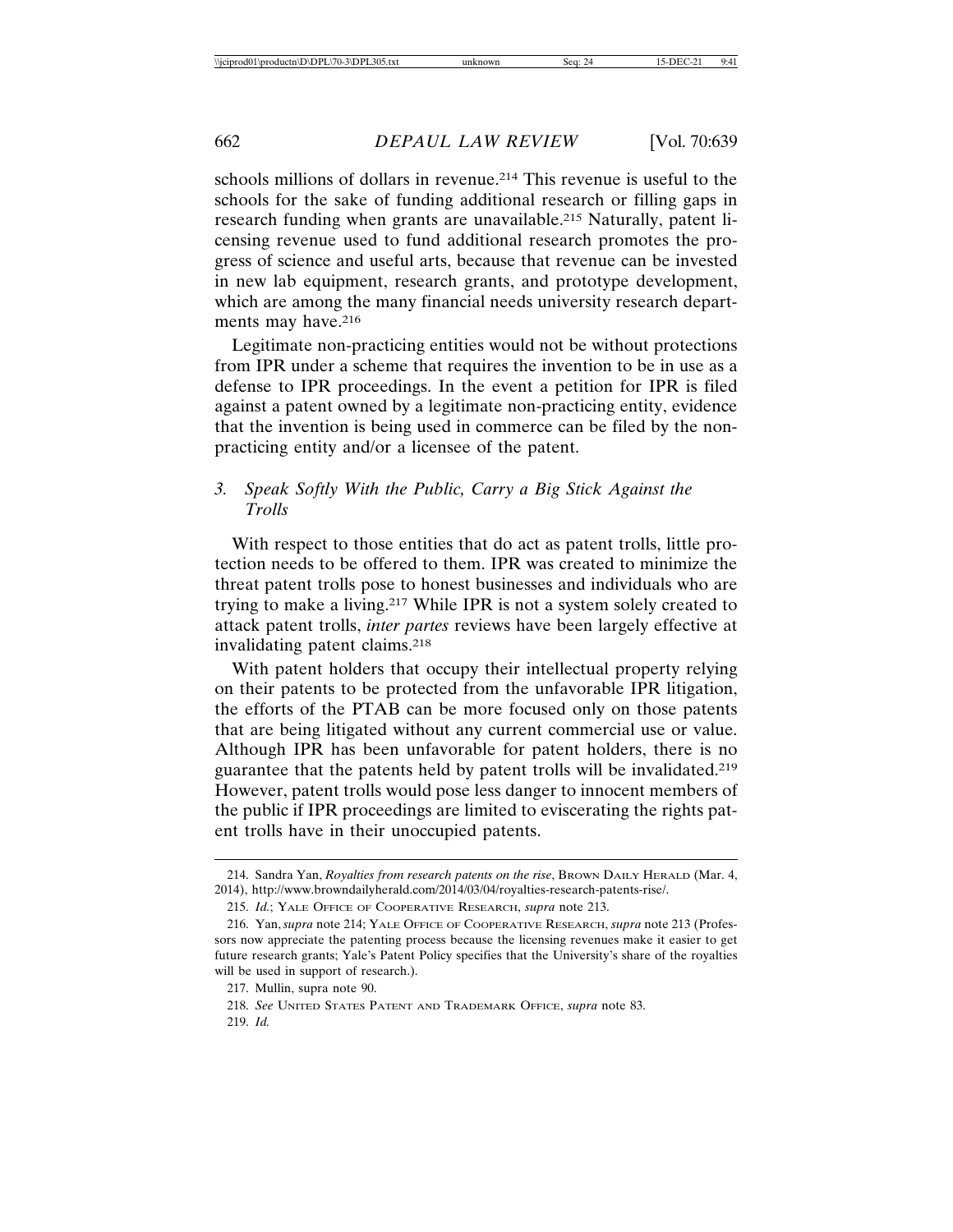### *B. Restoring Patents as Private Property*

Patents (when the intellectual property is occupied) viewed as private property would be a benefit to the inventive community and to society as a whole. First, this would, at least partially, restore the view of patents as private property. Second, patent holders occupying their intellectual property would have a more secure expectation in their property rights. Lastly, IPR would be more focused, especially against patents that were not being used for the benefit of the public.

The improvement to the patent system is for the sake of the inventor, who, "[a]fter much hard work and no little investment [they] devise something [they] think truly novel. Then [they] endure the further cost and effort of applying for a patent . . . The patent affords [them] exclusive rights to the fruits of [their] labor for two decades."220 And, under a view of patents as private property, because the intellectual property was implemented, the validity of the patent will be determined in open court by an impartial judge rather than "a political appointee and his administrative agents[.]"221

### *1. Restoring the Value of Patents and Stabilizing U.S. IP*

The restoration of protecting the intellectual property of patents as private property with strong protections against revocation would have positive effects for patent holders and the public. Studies have shown that strong intellectual property rights in developed countries encourages economic growth and spurs innovation.222 Given that the United States is a developed country, strengthening intellectual property rights could benefit American innovation and strengthen the economy.

Strong and broad intellectual property rights justify major research and development expenditures by companies and corporations.223 Trillions of dollars every year are expended for the sake of obtaining innovative technologies that protect and further establish the company's position in its respective economic market.224 By securing those patents that corporations rely on for competitive market advantages,

<sup>220.</sup> Oil States Energy Servs., LLC v. Greene's Energy Grp., 138 S. Ct. 1365, 1380 (2018) (Gorsuch, J., dissenting).

<sup>221.</sup> *Id*.

<sup>222.</sup> Rod Falvey & Neil Foster-McGregor, *The Role of Intellectual Property Rights in Technology Transfer and Economic Growth: Theory and Evidence*, RESEARCHGATE, Jan. 2006, at, 45.

<sup>223.</sup> Yelderman, *supra* note 203, at 131.

<sup>224.</sup> *See generally* JOHN F. SARGENT JR., CONG. RES. SERV., GLOBAL RESEARCH AND DEVEL-OPMENT EXPENDITURES: FACT SHEET (2018).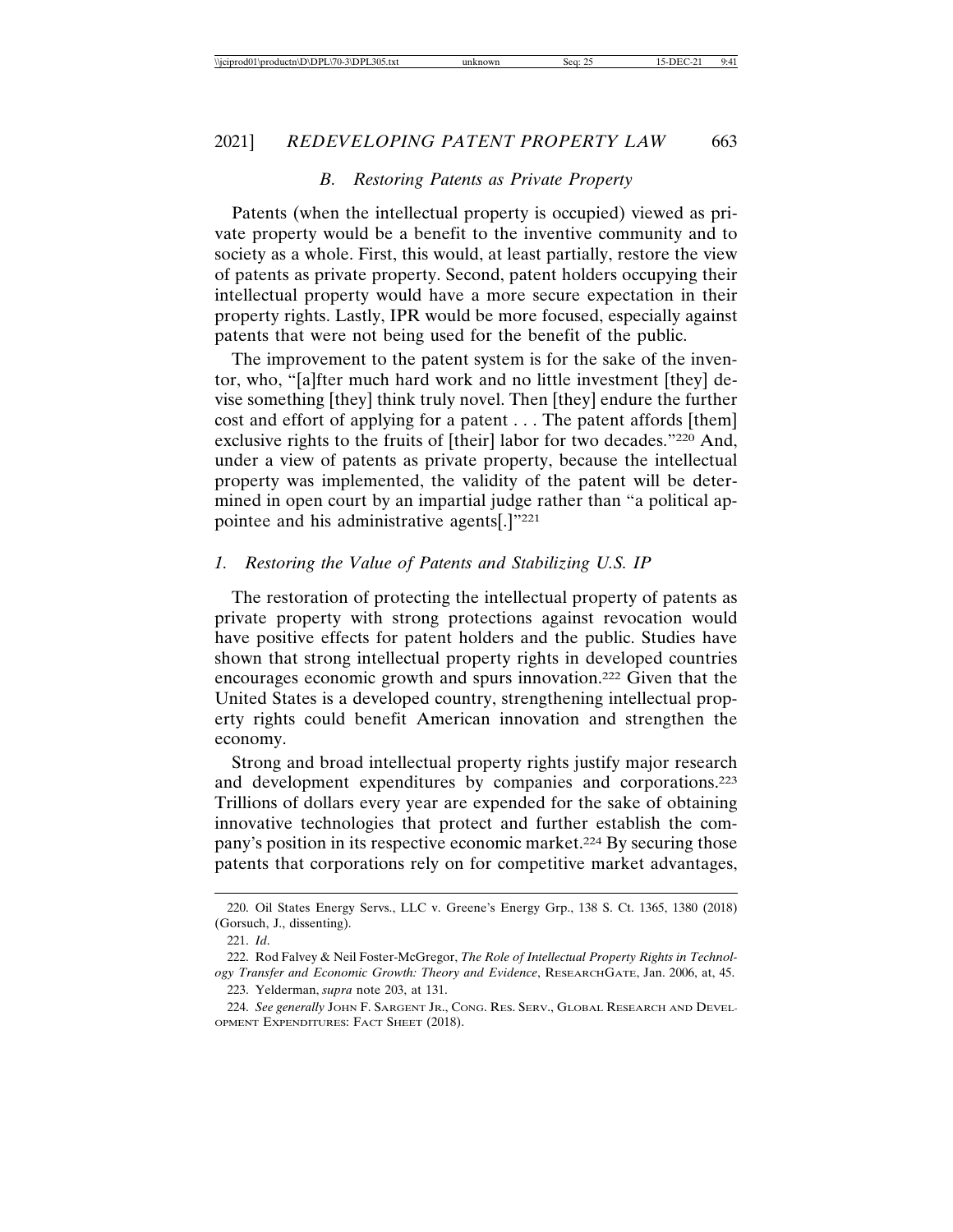corporations will continue to invest in obtaining valuable intellectual property.

Additionally, many start-ups rely on the value of their intellectual property and need patents to establish a market position.225 This is particularly helpful in markets that are filled with several larger corporations where there is a risk of patent infringement.226 Although start-ups often do not have the capital to defend their patents in court, the risks of patent infringement are usually too great, even for large corporations.227 These corporations will avoid the risk of losing such a lawsuit if they believe the lawsuit could occur.228

#### *2. Reducing the Threat of Patent Trolls*

By shifting the threat of IPR primarily to those entities that use patents as a threat, the system patent trolls operate in becomes toxic to them. When used primarily against those that parasitically use the patent system, the lower standard of review patents receive in IPR proceedings is justified. If inventions protected by patents need to be used in commerce to be protected from IPR proceedings, three responses from patent trolls are likely.

First, patent trolls will be less likely to extort the money of businesses and individuals. An *inter partes* review program that is more directed towards inappropriate patent troll activities will discourage the use of the patent system as a tool for extorting money. Second, patents that are used to attack business and individuals will be more vulnerable to invalidation from IPR proceedings. The narrow focus of the IPR proceedings will be able to consider the weak merits of the patents retained by patent trolls. Third, and least likely, patent trolls will actually work on implementing the patents they intend to leverage against businesses and individuals. In this case, although the patent troll's efforts would likely be trivial and the benefit to the public minimal, the patent trolls would be forced to find a commercial option for the intellectual property contained in the patent.

### V. CONCLUSION

Congress has given inventors the exclusive right to their inventions for nearly the entire history of this nation. Occasionally, Congress has

<sup>225.</sup> Michael J. Kasdan, *What Start-ups Need to Know About Intellectual Property*, NAT'L L. REV. (Sept. 25, 2018), https://www.natlawreview.com/article/what-start-ups-need-to-know-aboutintellectual-property.

<sup>226.</sup> *Id.*

<sup>227.</sup> *Id.*

<sup>228.</sup> Quinn, *supra* note 202.